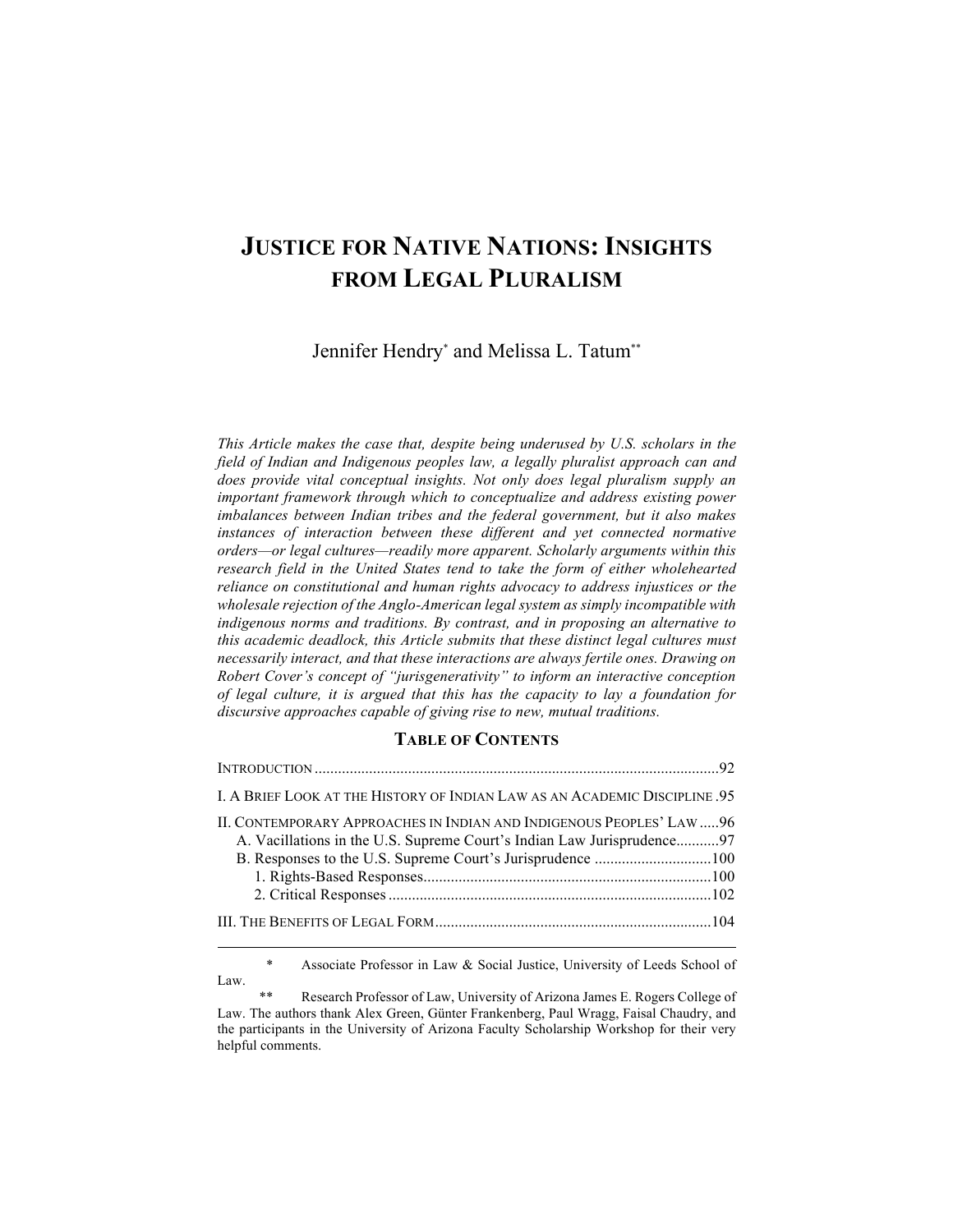# **92 ARIZONA LAW REVIEW [VOL. 60:91**

| C. Child Welfare, Permanency Planning, and Title IV-E Foster Care Funds109 |  |
|----------------------------------------------------------------------------|--|
|                                                                            |  |
|                                                                            |  |

As the indigenous of our great nation, we have learned the languages and cultures of others. One can accept and utilize values from another nation by not lessening one's own language and culture. If one adapts or assimilates into another's way, one may lessen his/her language and culture. We can learn the western form of laws and governance to enrich and enhance our traditional way of life and our sovereign nation. We do not have to lose our traditional values and universal principles but only to strengthen it.

—Preface, Navajo Common Law Project<sup>1</sup>

#### **INTRODUCTION**

Over the last two decades, the academic literature focusing on Indian and Indigenous peoples' law has reflected increasing frustration with the decisions of the U.S. Supreme Court. $<sup>2</sup>$  That frustration is a product of the growing consensus that</sup> tribal issues do not receive fair and even-handed treatment in the federal courts. Many reasons have been offered for this apparent asymmetry, ranging from accusations of continued colonialism<sup>3</sup> and racism,<sup>4</sup> to elevation of states' rights<sup>5</sup> and

3. *See, e.g.*, Philip P. Frickey, *A Common Law for Our Age of Colonialism: The Judicial Divestiture of Indian Tribal Authority Over Nonmembers*, 109 YALE L.J. 1 (1999).

5. *See, e.g.*, Getches, *supra* note 2; Alex Tallchief Skibine, *Formalism and Judicial Supremacy in Federal Indian Law*, 32 AM. INDIAN L. REV. 391 (2008).

 <sup>1.</sup> *Navajo Common Law Project*, NAVAJO COURTS (2002), http://www.navajocourts.org/indexnclp.htm.

<sup>2.</sup> *See, e.g.*, David Getches, *Beyond Indian Law: The Rehnquist Court's Pursuit of States' Rights, Color-Blind Justice and Mainstream Values*, 86 MINN. L. REV. 267, 267 (2001) ("The Supreme Court has made radical departures from the established principles of Indian law. The Court ignores precedent, construing statutes, treaties, and the Constitution liberally to reach results that comport with a majority of the Justices' attitudes about federalism, minority rights, and protection of mainstream values."); Philip P. Frickey, *Marshalling Past and Present: Colonialism, Constitutionalism, and Interpretation in Federal Indian Law*, 107 HARV. L. REV. 381, 422 (1993) ("[T]he current Supreme Court has recently moved away from Chief Justice Marshall's model in dramatic fashion. It has not justified this shift by reference to any longstanding historical, doctrinal, or contextual development.").

<sup>4.</sup> *Id.* at 26–27 ("[R]egardless of whether the Court's instincts merit the epithet 'prejudice,' it seems clear with which of their fellow citizens the Justices feel more empathy."); *see also* Judith V. Royster, *The Legacy of Allotment*, 27 ARIZ. ST. L.J. 1, 73 (2015) ("Federal promises to the tribes are no less sacred than federal promises made to non-Indian purchasers of property in Indian country."); Melissa L. Koehn, *The New American Caste System*: *The Supreme Court and Discrimination Against Civil Rights Plaintiffs*, 32 U. MICH J.L. REFORM 49, 66 (1998).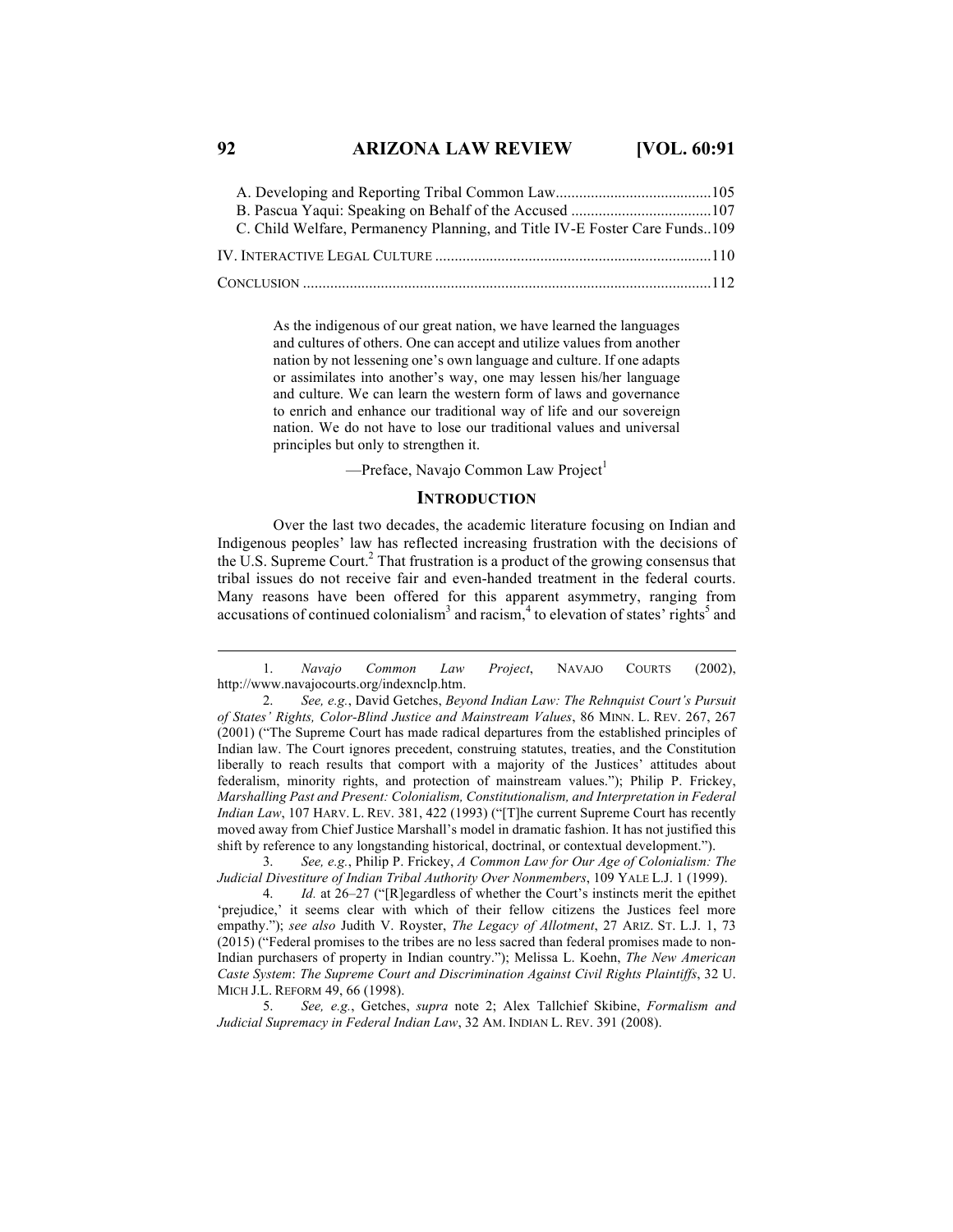a poor understanding of the relevant history.<sup>6</sup> In an effort to correct these perceived failings, academics have offered a variety of suggestions including a return to the foundational principles of Indian law,<sup>7</sup> outreach efforts at judicial education, $^8$  and the incorporation of international human-rights principles.<sup>9</sup> However, what is rarely suggested is a look at legal theory; in particular, the legal sociological approaches that developed around legal pluralism.

Legal pluralism has much to offer the field of Indian and Indigenous peoples' law. By *legal pluralism*, this Article refers to the situation where competences and responsibilities are divided across federal, state, and tribal courts, with the ultimate goal of giving effect to local and culturally specific normative practices within what is still a fundamentally centralized legal system. This definition describes Federal Indian law almost perfectly, as Federal Indian law is focused on situating tribal governments and tribal courts within the larger U.S. legal system by defining the relative allocation of power among and the relationship between the federal, state, and tribal governments. Indeed, this situation is paradigmatic of John Griffiths's definition of classic legal pluralism as "the messy compromise [that] the ideology of legal centralism feels itself obliged to make with recalcitrant social reality  $\ldots$  ..."<sup>10</sup> But while the legal literature often calls for respect to be given to tribal custom and tradition, $11$  that literature rarely does so in the context of the existing body of work regarding legal pluralism.<sup>12</sup> Indeed, these discussions usually refuse to recognize that the legal orders of the United States and its Native nations exist in circumstances of legal plurality.<sup>13</sup>

11. *See, e.g.*, Nell Jessup Newton, *Tribal Court Praxis: One Year in the Life of Twenty Indian Tribal Courts*, 22 AM. INDIAN L. REV. 285 (1998).

 <sup>6.</sup> *See, e.g.*, Robert N. Clinton, *There is No Federal Supremacy Clause for Indian Tribes*, 34 ARIZ. ST. L.J. 113 (2002)*.*

<sup>7.</sup> *See, e.g.*, Getches, *supra* note 2, at 360 ("Returning the Court to thoughtful consideration of the foundational principles of Indian law would end the current trend that grossly disserves tribes by lumping Indian law cases with cases involving racial preferences, attacks on state rights, and aberrations from the mainstream.").

<sup>8.</sup> *Tribal Courts and the Administration of Justice in Indian Country: Hearing Before the Comm. on Indian Affairs*, 100th Cong. 9 (2008) (prepared statement of Hon. Roman J. Duran, First Vice President, National American Indian Court Judges Association).

<sup>9.</sup> Robert A. Williams, Jr., *The Algebra of Federal Indian Law: The Hard Trial of Decolonizing and Americanizing the White Man's Indian Jurisprudence*, 1986 WIS. L.REV. 219, 295–97 (1986).

<sup>10.</sup> John Griffiths, *What is Legal Pluralism?*, 24 J. LEGAL PLURALISM & UNOFFICIAL L. 7 (1986).

<sup>12.</sup> These comments concern the U.S. legal academy and the field of Indian and Indigenous peoples law only; engagement with legally pluralist approaches has been more widespread in other academic jurisdictions concerning indigenous issues and in relation to other fields of research.

<sup>13.</sup> An exception here is Bruce Duthu, who notes that "[t]he challenge for Indian tribes, and indigenous peoples generally, is to confront and overcome this ideology of *legal centralism*, and the overriding institutional supremacy of the nation-state." N. BRUCE DUTHU, SHADOW NATIONS: TRIBAL SOVEREIGNTY AND THE LIMITS OF LEGAL PLURALISM 3 (Oxford Univ. Press 2013). He also notes that through "the lens of classical legal pluralism, we can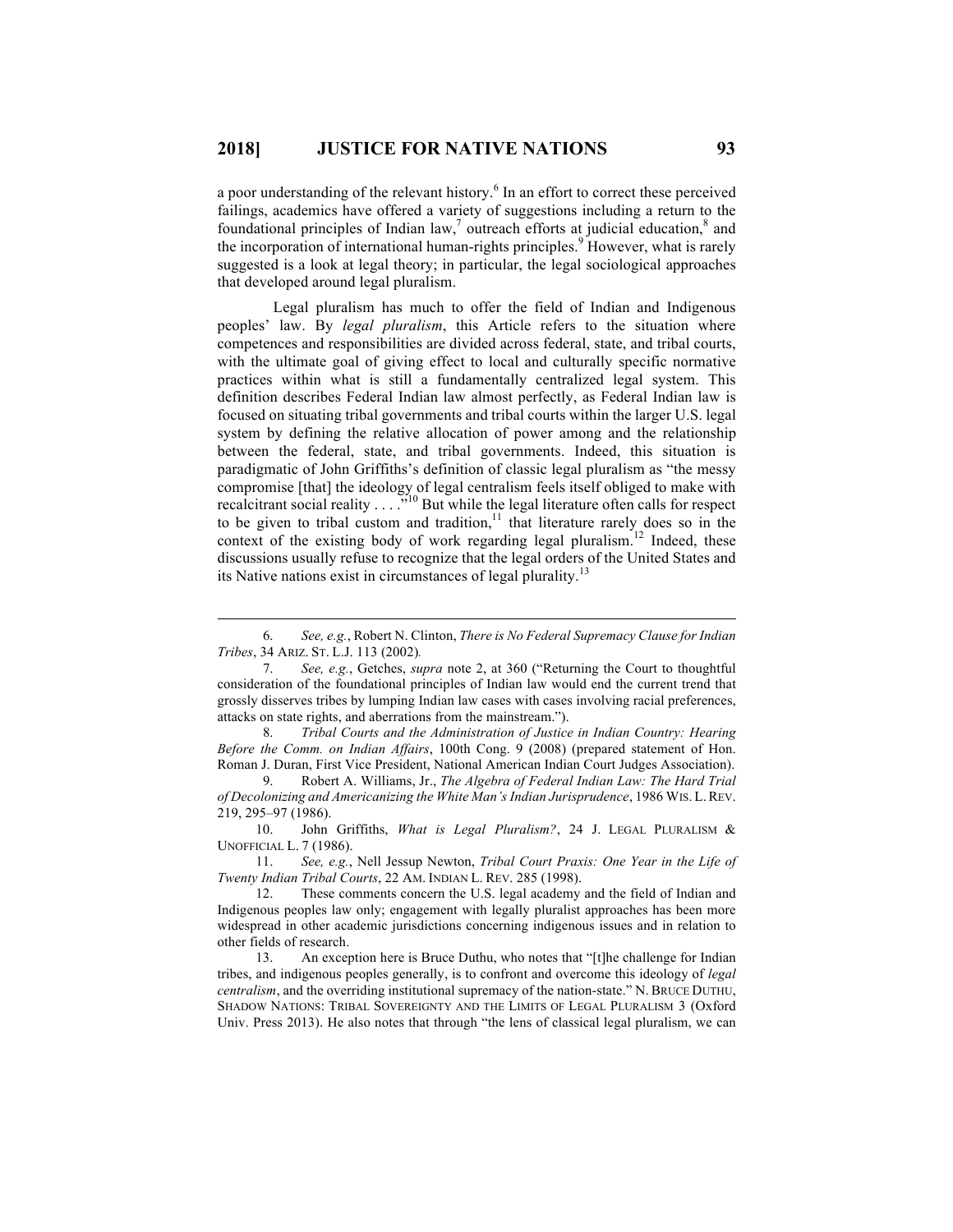Several difficulties arise from the combination of legal plurality and the failure to recognize it as such. First, the U.S. Supreme Court demonstrated respect for tribal courts when it declared in both *National Farmers Union Ins. Cos. v. Crow Tribe* and *Iowa Mutual* that tribal remedies must be exhausted before a dispute is brought to federal court.<sup>14</sup> But the Supreme Court also declared that the existence and extent of tribal jurisdiction is itself a federal question,<sup>15</sup> thus reserving a spot for the Supreme Court at the apex of the U.S. legal order. The Court has used this spot to exert a strong centralizing influence on the work of both tribal and federal courts. Importantly, this force is also a homogenizing one, often serving to eliminate vital contextual differences in tribal legal features and practices.<sup>16</sup> This decontextualization lies at the heart of the dissatisfaction in both tribal communities and the legal academy about the quality of justice that tribes receive in federal court.<sup>17</sup> In addition, taking recourse to not only the federal legal order but also its specifically adversarial procedures forces the dispute to be viewed in terms of binary oppositions and as competing claims to the truth.<sup>18</sup> However, such polarized debates have the effect of "distort[ing] the truth, leav[ing] out important information, simplif[ying] complexity, and obfuscat[ing] rather than clarif[ying]."<sup>19</sup> Thus, complex cultural issues are distilled into tropes that are often unrepresentative of lived experiences. Second, while historical experience has done little to reassure Indigenous peoples that justice can and will be delivered by the courts of the conqueror,<sup>20</sup> contemporary critical analysis often proceeds from a premise of deepseated antipathy to the federal court system in general. Importantly, these critiques are skeptical of the system's operation, with the whole system understood here as

14. Iowa Mutual Ins. Co. v. LaPlante, 480 U.S. 9 (1987); Nat'l Farmers Union Ins. Cos. v. Crow Tribe of Indians, 471 U.S. 845 (1985).

15. *Nat'l Farmers Union Ins. Cos*., 471 U.S. at 857 (holding that the existence and extent of tribal jurisdiction is a federal question). *Indian country* is a legal term of art referring to the geographic boundaries under the jurisdiction of a given tribal government. Congress has defined *Indian country* at 25 U.S.C. § 1151. Although this definition was originally established for purposes of the Major Crimes Act, the Supreme Court has applied it to the boundaries of tribal jurisdiction more generally.

16. Melissa L. Tatum, *Tribal Courts: Tensions Between Efforts to Develop Tribal Common Law and Pressures to Harmonize with State and Federal Courts*, *in* HARMONIZING LAW IN AN ERA OF GLOBALIZATION: CONVERGENCE, DIVERGENCE AND RESISTANCE (Larry Backer ed., Carolina Acad. Press 2007).

17. Jennifer Hendry & Melissa L. Tatum, *Human Rights, Indigenous Peoples, and the Pursuit of Justice*, 34 YALE L. & POL'Y REV. 351, 385 (2016).

18. Robert Yazzie, "*Life Comes From It": Navajo Justice Concepts*, 24 N.M. L. REV. 175, 176–81 (1994).

19. Carrie Menkel-Meadow, *The Trouble with the Adversary System in a Postmodern, Multicultural World*, 38 WM. & MARY L. REV. 5, 6 (1996).

20. "[A] generally accepted maxim is that the way to win an Indian law case is to keep it out of the Supreme Court." Hendry & Tatum, *supra* note 17, at 364–65; *see also* Tracy Labin, *We Stand United Before the Court: The Tribal Supreme Court Project*, 37 NEW ENG. L. REV. 695 (2003).

see that the contemporary relationship between Indian tribes and the federal government reflects a palpable structural imbalance of power, the product of the colonial experience and the United States' own imperialism into Indian country . . . ." *Id.* at 18–19.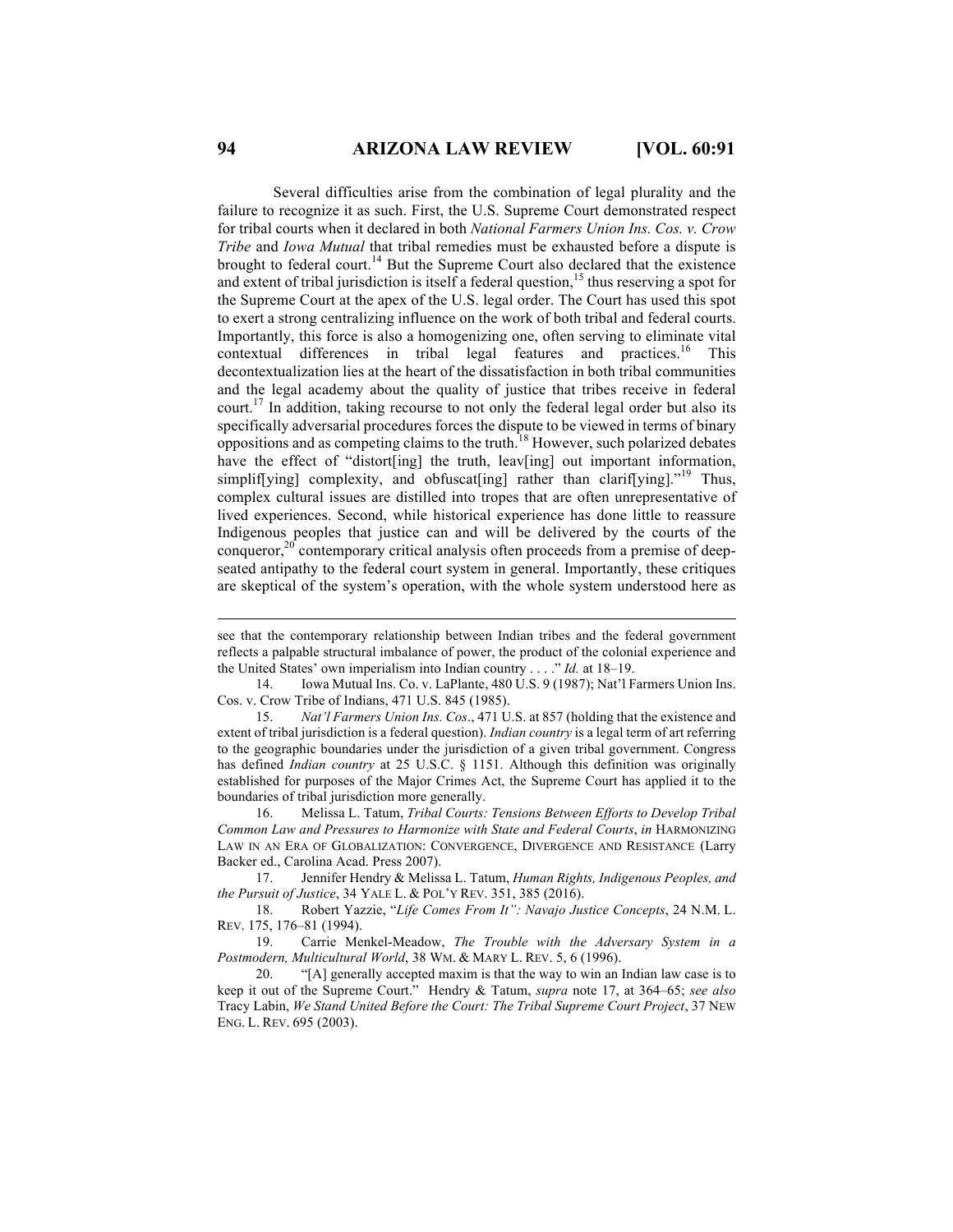innately *Other.* Legal pluralism offers a new perspective and critical framework for Indigenous justice in the United States and beyond.

This Article begins in Part I with a brief overview of the history of Federal Indian law as an academic discipline, with the purpose of offering a hypothesis as to why legal pluralism has received such little attention. Part II then examines the academy's responses to the decisions of the U.S. Supreme Court. Part III discusses the innate potential in legal form and illustrates this potential with several case studies in which Indigenous communities have translated specific culturally normative practices into readily identifiable (to the U.S. legal order) legal forms. The aim in providing these examples is twofold: first, to highlight the real benefits of casting existing tribal normative practices into recognizable, legal-procedural forms—benefits that have often gone unnoticed by legal pluralists fixated on the normative over the structural or stylistic; and second, to draw attention to the fact that a lack of reciprocity on the part of the dominant U.S. legal culture means that these benefits have been necessarily limited. As expressed in Part IV, this Article's conclusion is an optimistic one. Interactive legal culture within this context has radical conceptual potential—not just to give rise to new communicative practices, but also to lay a foundation for discursive approaches capable of underpinning new, mutual traditions.

# **I. A BRIEF LOOK AT THE HISTORY OF INDIAN LAW AS AN ACADEMIC DISCIPLINE**

Although *Columbia Law Review* first published an Indian law article in 1922,<sup>21</sup> Indian law as a separate academic discipline took root in the 1970s. From 1922-1970, 185 Indian law articles were published.<sup>22</sup> The 1970s witnessed 580 published academic papers<sup>23</sup> as well as the first published Indian law textbook.<sup>24</sup> The authors of that first textbook, as well as almost all of the first wave of academics specializing in Indian law, $2<sup>5</sup>$  were public-interest lawyers who had left practice to take up academic positions at universities and who brought their passion with them.<sup>26</sup> The academic discipline's public-interest roots have always maintained strong connections with the Indigenous communities it serves, but an almost unavoidable corollary is that the discipline has been and remains somewhat atheoretical. What little theory that was developed by legal academics in the United States centered almost exclusively on theories of constitutional power and the constitutional structure of the federal government. The nature of legal education in the United States reinforced this tightly bounded view of legal theory. Until recently,

 <sup>21.</sup> Cuthbert W. Pound, *Nationals Without a Nation: The New York State Tribal Indians*, 22 COLUM. L. REV. 97 (1922).

<sup>22.</sup> Rory SnowArrow Fausett & Judith V. Royster, *Courts and Indians: Sixty-Five Years of Legal Analysis: Bibliography of Periodical Articles Relating to Native American Law, 1922–1986*, 7 LEGAL REFERENCE SERVS. Q. 107 (1987).

<sup>23.</sup> *Id.*

<sup>24.</sup> *See* DAVID GETCHES ET AL., FEDERAL INDIAN LAW: CASES AND MATERIALS, at v (6th ed. 2011).

<sup>25.</sup> *See id.*

<sup>26.</sup> *See id.*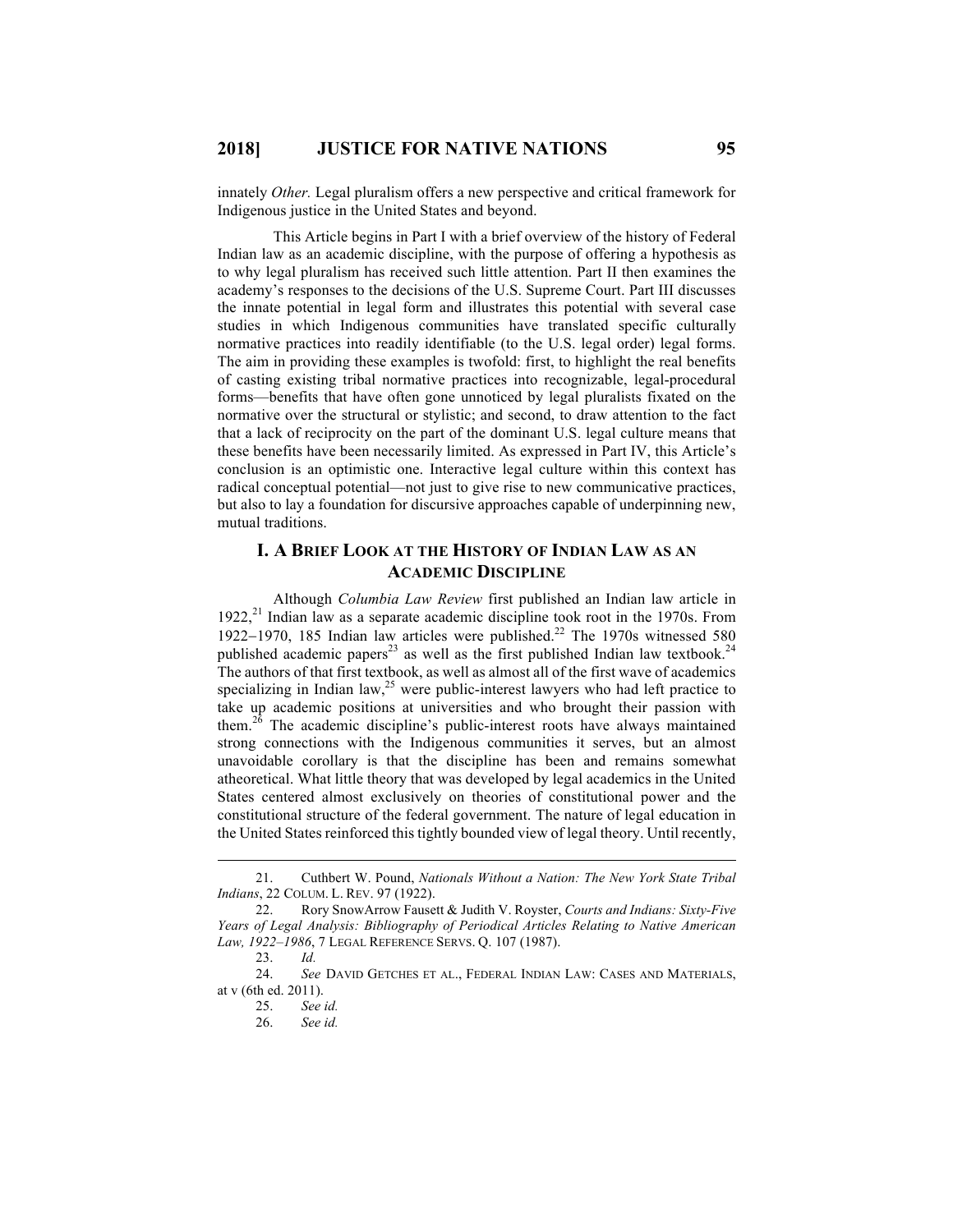law schools in the United States were primarily professional schools educating lawyers. Law professors were generally experts in the law, but possessed only a juris doctor degree. It was highly unusual for law professors to possess interdisciplinary training or advanced degrees in other fields.

Over the past two decades, as the walls between the legal academy and the rest of the university have become thinner and more porous, more interdisciplinary theory has been folded into legal education, including the work of Indian law scholars. The most influential theory has been critical legal studies, and more specifically, critical-race theory.<sup>27</sup> While critical-race theory has provided important tools for those working in Indian law, this Article argues that a stronger engagement with legal philosophical and sociological theories has the potential to introduce fresh insights into well-rehearsed debates.

In particular, legal pluralism provides numerous tools for articulating arguments regarding the place of tribal governments and tribal courts in the U.S. federal system. The field's current primary approaches to Indigenous justice propose either to engage the U.S. legal order, notably in terms of rights discourse, or to reject it. Remarkably, neither employs legal pluralism to argue that tribal legal orders are legal–culturally distinct, which this Article believes is a crucial oversight. A legally pluralist approach is "inherently connected to the concept of legal culture as a result of the potential for multiplicity included in the designation of 'legal' as something both conceptually and characteristically variable."<sup>28</sup> As illustrated by Parts III and IV, employing the concepts of interactive legal culture<sup>29</sup> and "jurisgenerativity"<sup>30</sup> draws attention to those processes of social learning that result from the necessary interactions of legal cultures under circumstances of legal plurality. Borrowing and applying these concepts from legal pluralism also reveals that it is only under circumstances of genuine reciprocity between and among legal cultures, both dominant and non-dominant, that effective communication can be achieved in such situations of plurality.

# **II. CONTEMPORARY APPROACHES IN INDIAN AND INDIGENOUS PEOPLES' LAW**

Current approaches in the field of Indian and Indigenous peoples' law can, we argue, be separated into two camps: rights-based responses and critical responses. It should be noted that at their core these are united by the question of whether justice for Indigenous peoples can be achieved through the American courts. Both approaches recognize the asymmetry inherent in the existing legal order, where the justice process is controlled by a dominant legal culture within which tribal systems and Indigenous individuals must necessarily interact. Yet, it is here that the two camps begin to diverge, with each presenting different arguments concerning what is perceived as a lack of fairness within the U.S. legal order. In this regard, the first camp prioritizes human rights and rights-based approaches, placing

 <sup>27.</sup> *Cf. id.* at vi.

<sup>28.</sup> Jennifer Hendry, *Existing in the Hyphen: On Relational Legal Culture*, *in* CULTURE IN THE DOMAINS OF LAW 188 (René Provost ed., 2017).

<sup>29.</sup> *See* discussion *infra* Part IV.

<sup>30.</sup> Robert M. Cover, *Nomos and Narrative*, 97 HARV. L. REV. 4, 11 (1983).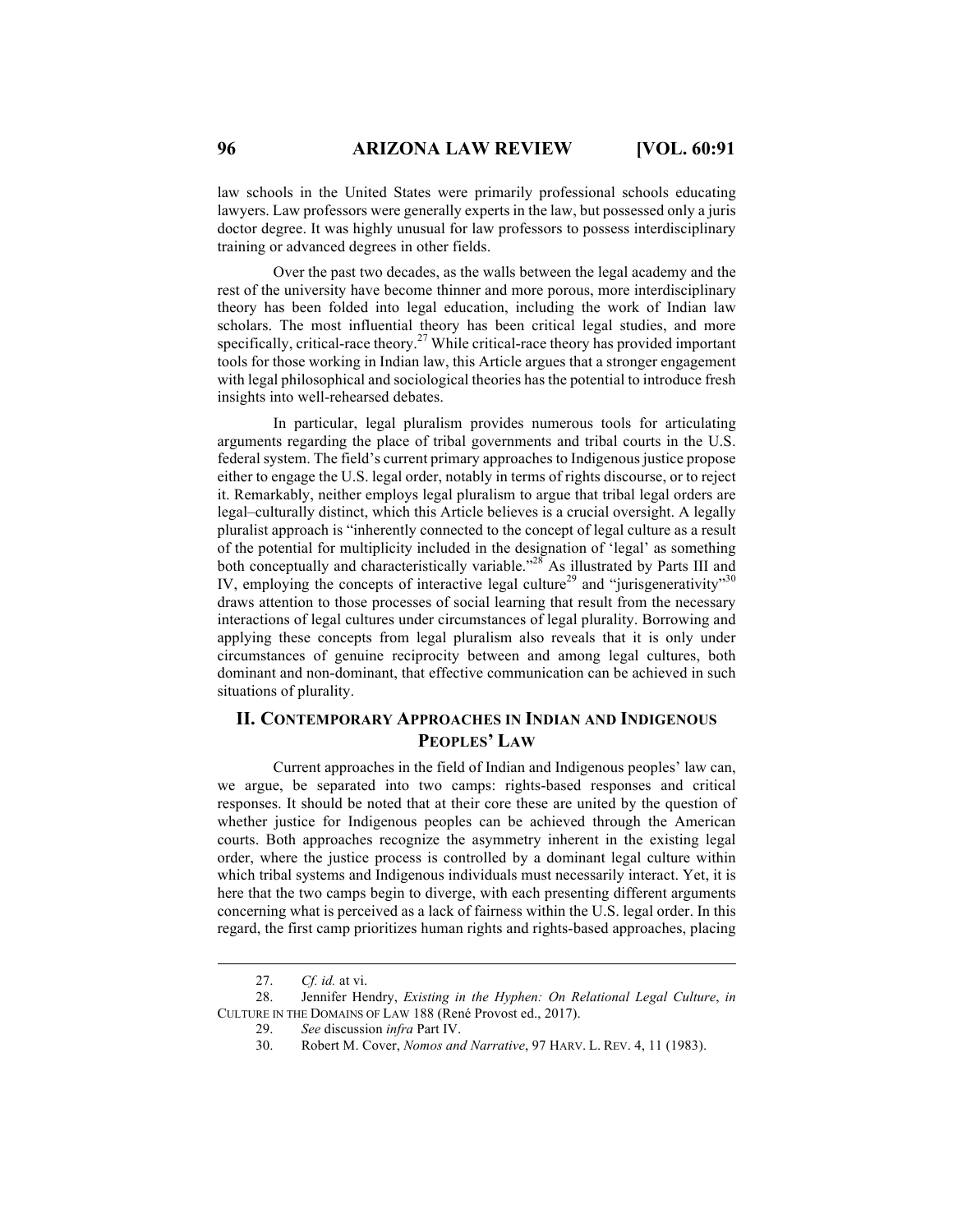emphasis on the innate potential of international and domestic rights to achieve justice through currently existing structures. By contrast, the second camp takes the critical position that the legal system is built upon an irretrievably flawed premise, which is to say that justice cannot be achieved within a patriarchal, post-colonial order. The second camp also advocates either full withdrawal in favor of separate tribal legal orders or a fundamental restructuring of the existing system. This Article's analysis covers each of these in turn with a view to outlining their shortcomings. This Article will first provide a brief overview of the U.S. Supreme Court's jurisprudence that caused this lack of faith in the system.

#### *A. Vacillations in the U.S. Supreme Court's Indian Law Jurisprudence*

Until 1978, the U.S. Supreme Court was generally protective of tribal sovereignty. Although the Court held that tribal governments had been absorbed into the U.S. political structure, it found that tribes retained some degree of sovereignty and governmental authority, $31$  that only the federal or tribal government could waive a tribe's sovereign immunity,  $32$  and that non-Indian businesses who come on to a reservation to do business must take grievances to tribal court.<sup>3</sup>

In 1978, the U.S. Supreme Court issued two decisions—*Oliphant v. Suquamish Indian Tribe*<sup>34</sup> and *United States v. Wheeler*<sup>35</sup>—that signaled the start of a two-decade-long roller coaster ride for those who worked in Indian law. In *Oliphant*, the Supreme Court declared that tribal governments lack the ability to prosecute non-Indians who committed crimes in a tribe's territory.<sup>36</sup> Oliphant represented a stunning departure from accepted legal principles. The Court concluded that a non-Indian man who lived on the reservation could not be expected to know that assaulting a tribal police officer and resisting arrest violated tribal law.<sup>37</sup> In reaching its conclusion, the Court quoted its 1883 decision in *Ex Parte Crow Dog*, <sup>38</sup> which held that federal courts lack criminal jurisdiction over Indians in Indian country, because this would effectively

> [judge] them by a standard made by others and not for them . . . . It tries them, not by their peers, nor by the customs of their people, nor the law of their land, but by . . . a different race, according to the law of a social state of which they have an imperfect conception.<sup>39</sup>

37. *Id.* at 194, 212.

 <sup>31.</sup> Cherokee Nation v. Georgia, 30 U.S. (5 Pet.) 1, 80 (1831).

<sup>32.</sup> United States v. U.S. Fidelity & Guaranty Co., 309 U.S. 506, 513–14 (1940).

<sup>33.</sup> Williams v. Lee, 358 U.S. 217 (1959). These are intended to be illustrative examples rather than an exhaustive list. In addition, as this Article argues elsewhere, not all decisions that favored tribes were the victories they might appear to be at first glance. Hendry & Tatum, *supra* note 17, at 364–65.

<sup>34.</sup> 435 U.S. 191 (1978).

<sup>35.</sup> 435 U.S. 313 (1978).

<sup>36.</sup> *Oliphant*, 435 U.S. 191.

<sup>38.</sup> *Ex parte* Crow Dog, 109 U.S. 556 (1883).

<sup>39.</sup> *Oliphant*, 435 U.S. at 210–11 (quoting *Ex parte Crow Dog*, 109 U.S. at 571).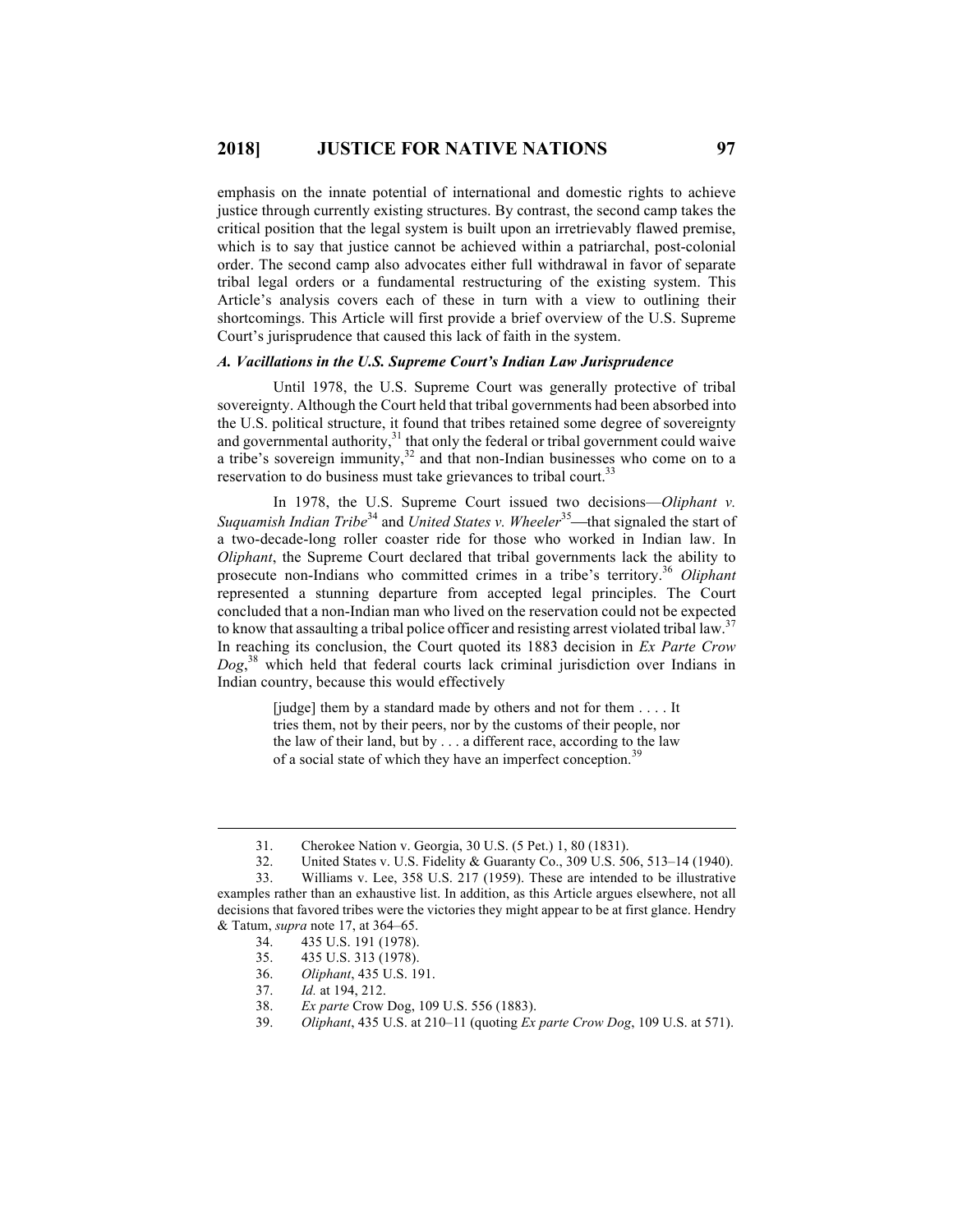*Wheeler* was a federal criminal case under the Major Crimes Act,<sup>40</sup> in which the defendant argued that the Fifth Amendment's Double Jeopardy Clause barred federal prosecution because he had already been sentenced for the same conduct in tribal court.41 The Supreme Court rejected this argument by extending the so-called Dual Sovereignty Doctrine to encompass tribal governments.<sup>42</sup> The Double Jeopardy Clause prohibits multiple prosecutions by one government for the same acts, but the Dual Sovereignty Doctrine holds that since the federal and state governments derive their sovereignty from separate and independent sources, they are not the *same* government for purposes of Double Jeopardy.43 *Wheeler* found that tribal governments also derive their sovereignty from a different source than the federal and state governments, and thus tribal governments are also separate governments for purposes of Double Jeopardy.44

Over the next 20 years, the Supreme Court followed *Wheeler* with cases such as *Oklahoma Tax Commission v. Sac & Fox Nation*<sup>45</sup> and *National Farmers Union Ins. Cos. v. Crow Tribe*. <sup>46</sup> The Supreme Court followed *Oliphant* with cases such as *Montana v. United States*<sup>47</sup> and *Strate v. A-1 Contractors*.<sup>48</sup> By the late 1990s, a new pattern had emerged—one that revealed a new conception of tribal sovereignty. The Supreme Court's jurisprudence recognized tribal sovereign authority over tribal members and those who otherwise voluntarily associated with tribal governments, but did not recognize tribal sovereignty over those who were not members of the tribe. This new conception of tribal sovereignty, one that views sovereignty as membership-based rather than geographically-based,<sup>49</sup> is a very strange and limited view of governmental authority.

The Court's 2001 decision in *Atkinson Trading Co. v. Shirley*<sup>50</sup> sharply illustrates how the Court's new approach to tribal sovereignty diverges from its approach to the authority of states and the federal government. One of the core powers of a government is the ability to levy taxes, and one common tax found throughout the United States is a tax on hotel rooms.<sup>51</sup> However, when the Navajo Nation imposed such a tax, it was challenged by the non-Indian owners of a hotel that was located on land within the boundaries of the Navajo Nation.<sup>52</sup> According to

52. *Id.* at 645.

 <sup>40.</sup> 25 U.S.C. § 1153 (2015).

<sup>41.</sup> United States v. Wheeler, 435 U.S. 313, 330 (1978).

<sup>42.</sup> *Id.* at 332.

<sup>43.</sup> Moore v. Illinois, 55 U.S. (14 How.) 13, 17 (1852).

<sup>44.</sup> 435 U.S. at 330.

<sup>45.</sup> 508 U.S. 114 (1993) (upholding tribal taxation authority).

<sup>46.</sup> 471 U.S. 845 (1985) (requiring exhaustion of tribal-court remedies).

<sup>47.</sup> 450 U.S. 544 (1981) (restricting the ability of tribal governments to regulate non-Indian hunting and fishing).

<sup>48.</sup> 520 U.S. 438 (1997) (restricting tribal-court jurisdiction over non-Indians).

<sup>49.</sup> *See* Allison Dussias, *Geographically-Based and Membership-Based Views of Indian Tribal Sovereignty: The Supreme Court's Changing Vision*, 55 U. PITT. L. REV. 1, 17 (1993).

<sup>50.</sup> 532 U.S. 645 (2001).

<sup>51.</sup> *Id.* at 652.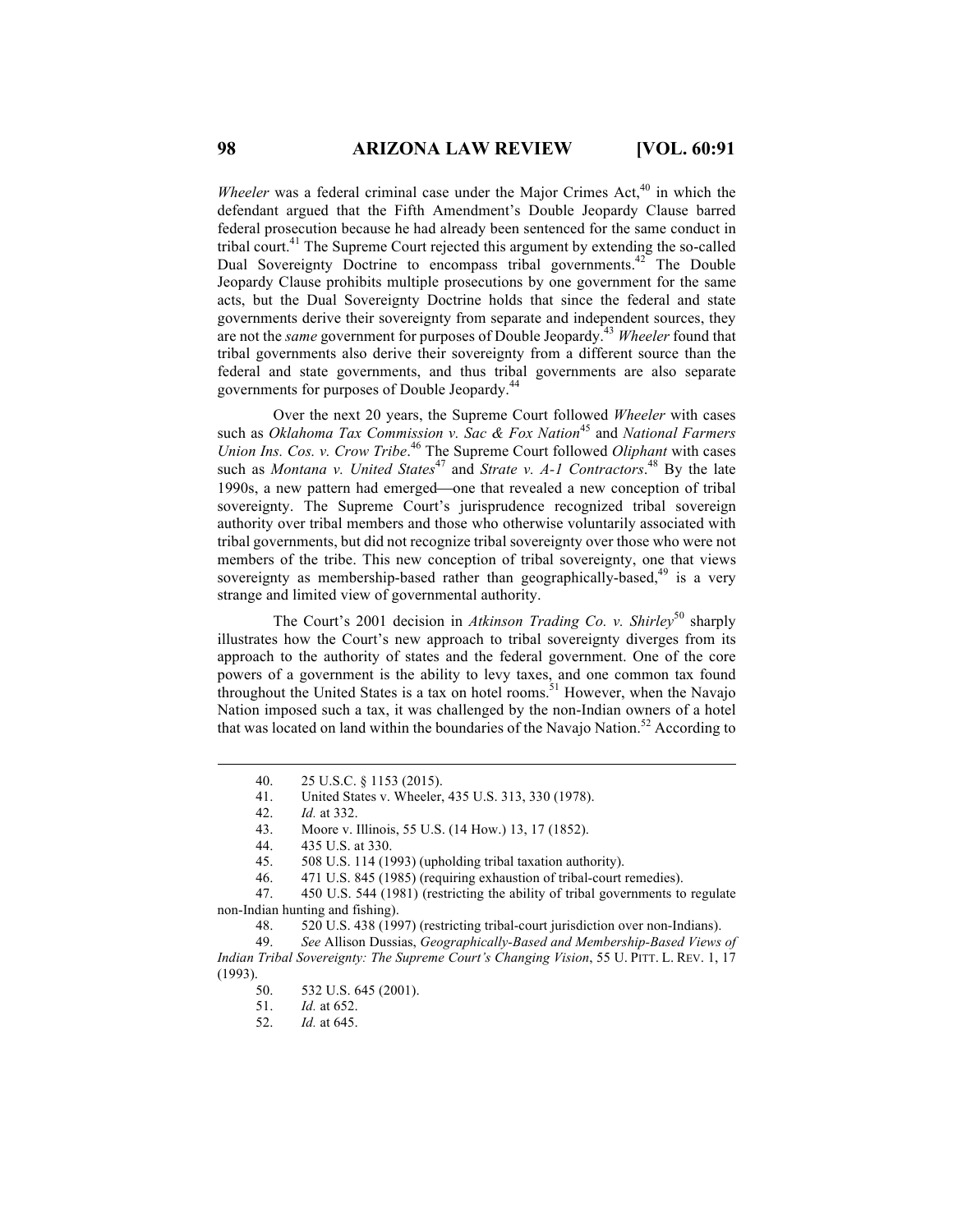precedent, non-Indians who come onto the reservation to do business are subject to tribal law.<sup>53</sup> But the Supreme Court narrowed "doing business" to require a contractual relationship between the non-Indians and the tribe or its citizens, rejecting as insufficient the fact that Navajo Nation fire, police, and paramedics were first responders to incidents at the hotel.<sup>54</sup> This requirement is shown in sharper relief when cases involving the equivalent state taxing powers are scrutinized. In those cases, there is no inquiry into whether the state or a private party owns the parcel of land in question, nor do courts require the existence of a contract before allowing the state to regulate the conduct of non-citizens. This, coupled with rejecting the evidence that the tribal government funded emergency services, clearly demonstrates how this view of tribal sovereignty differs from state governmental authority.

The Court's decisions also clearly signal that the interests of state governments will supersede those of tribal governments. The Court illustrated this pattern in its 2001 decision *Nevada v. Hicks*, a case involving state game wardens investigating allegations that a tribal member had shot and killed a protected species off the reservation.<sup>55</sup> The state game wardens twice obtained state search warrants for the suspected tribal member's house located on trust land within the reservation.<sup>56</sup> Each time, the wardens took the state search warrant to tribal court, obtained a tribal search warrant, and jointly executed the warrants with tribal law enforcement.<sup>57</sup> No evidence of wrongdoing was found during either search, although officers did damage some property in the process of conducting the search.<sup>58</sup> The tribal member filed a civil suit in tribal court, and one of the primary issues was whether the tribal court had jurisdiction to hear the suit against the state game wardens.<sup>59</sup> Under well-established precedent, tribal governments and tribal courts possess civil jurisdiction over all persons present on trust land within the tribe's reservation.<sup>60</sup> Instead of following that precedent, the Court forged a new test, holding that when the non-Indians in question were state law enforcement investigating off-reservation crime, the Court must balance the state and tribal interests.61 Interestingly, the Court never identified a single tribal interest, but rather proclaimed that the state interest in law enforcement outweighed any possible tribal interest.<sup>62</sup>

Thus, by 2001, the U.S. Supreme Court completely shifted from protecting tribal governmental authority to viewing it less as the authority of a sovereign government and more like the authority a private club possesses over its members.

62. *Id.* at 364.

 <sup>53.</sup> *See, e.g.*, Williams v. Lee, 358 U.S. 217 (1959).

<sup>54.</sup> *Atkinson Trading Co.*, 532 U.S. at 645–46.

<sup>55.</sup> Nevada v. Hicks, 533 U.S. 353 (2001).

<sup>56.</sup> *Id.*

<sup>57.</sup> *Id.* at 356.

<sup>58.</sup> *Id.* The only way to determine whether certain mounted trophy heads were from a protected species was to conduct a DNA test, so the law enforcement seized the trophy heads, and the lab cut an ear off each one for the DNA testing.

<sup>59.</sup> *Id.* at 353.

<sup>60.</sup> *See, e.g.*, Montana v. United States, 450 U.S. 544, 546 (1981).

<sup>61.</sup> *See Hicks*, 533 U.S. at 385.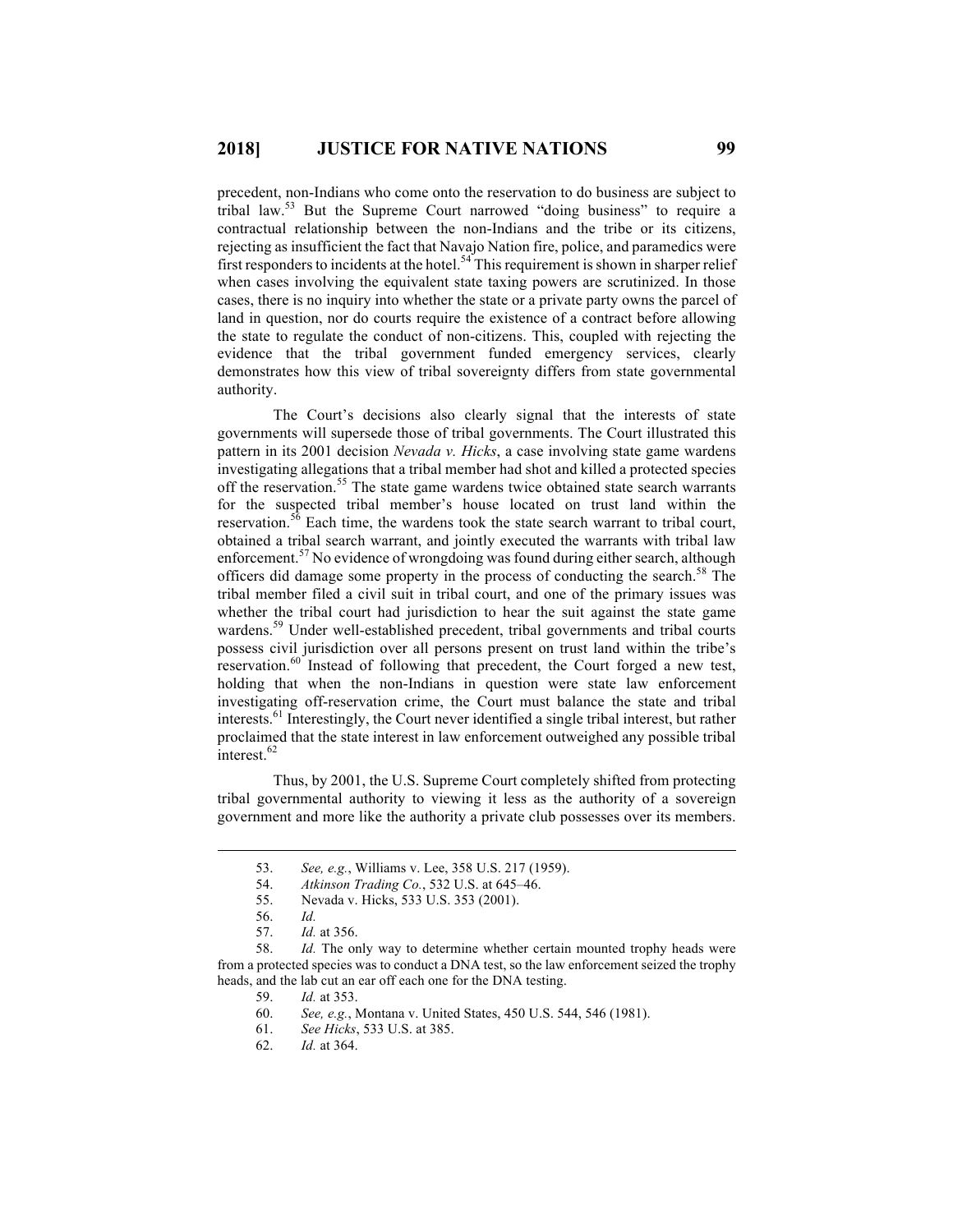This limited conception of tribal sovereignty presently dominates the Court's Indian law jurisprudence.

#### *B. Responses to the U.S. Supreme Court's Jurisprudence*

As the Supreme Court's erratic and vacillating path through tribal governmental authority coalesced into a steady course of ever-decreasing recognition of tribal sovereignty, many academics and Indian law practitioners began losing faith in the willingness of the Court to deliver justice for Indigenous people. By 1991, noted scholar Rennard Strickland declared that "[i]n the field of Indian law, we are witnessing the collapse of twentieth century law as the weapon of preservation and a return to the nineteenth century use of law as the weapon of genocidal homogenization." <sup>63</sup> The preface to the sixth edition of the major textbook, published in 2011, traced the changes:

> More than eighty percent of the cases in this volume did not exist when the first edition came out in 1978 . . . . The third edition saw several major changes . . . . Most striking . . . was the inclusion of new cases that were apparently out of step with the most venerable and reliable principles in the field . . . . The fourth edition confirmed a continuing trend of Supreme Court decisions that departed from the foundation cases . . . . The fifth edition demonstrated that in many ways, Indian law has reached a crossroads . . . . The sixth edition . . . will be the first edition of the casebook unable to report on a significant advance or defense of tribal interests in the federal courts.<sup>64</sup>

In response to this shift in Supreme Court jurisprudence, some—such as the newly created Tribal Supreme Court Project—sought to be more strategic in selecting cases to prosecute in the federal courts.<sup>65</sup> Others turned to international human rights to put pressure on domestic courts,<sup>66</sup> while still others abandoned recourse in the courts altogether in favor of seeking administrative or legislative solutions.<sup>67</sup> This Article explores these responses in more detail below.

### *1. Rights-Based Responses*

The first camp views the issue as one of rights. Those in this camp argue under the aegis of either the guarantees found in the U.S. Constitution or those enshrined in international human-rights documents that more rights—better rights will serve to bring about justice. Those who prefer to bring the fight using the language and practice of human rights operated—and continue to operate even in

 <sup>63.</sup> Rennard Strickland, *Indian Law and the Miner's Canary: The Signs of Poison Gas*, 39 CLEV. ST. L. REV. 483, 484 (1991).

<sup>64.</sup> GETCHES ET AL., *supra* note 24, at v–vii.

<sup>65.</sup> *See, e.g.*, Labin, *supra* note 20.

<sup>66.</sup> *See, e.g.*, Robert A. Williams, Jr., *Encounters on the Frontiers of International Human Rights Law: Refining the Terms of Indigenous Peoples' Survival in the World*, 1990 DUKE L.J. 660 (1990).

<sup>67.</sup> *See, e.g.*, MELISSA L. TATUM & JILL KAPPUS SHAW, LAW, CULTURE & ENVIRONMENT (Carolina Acad. Press 2014).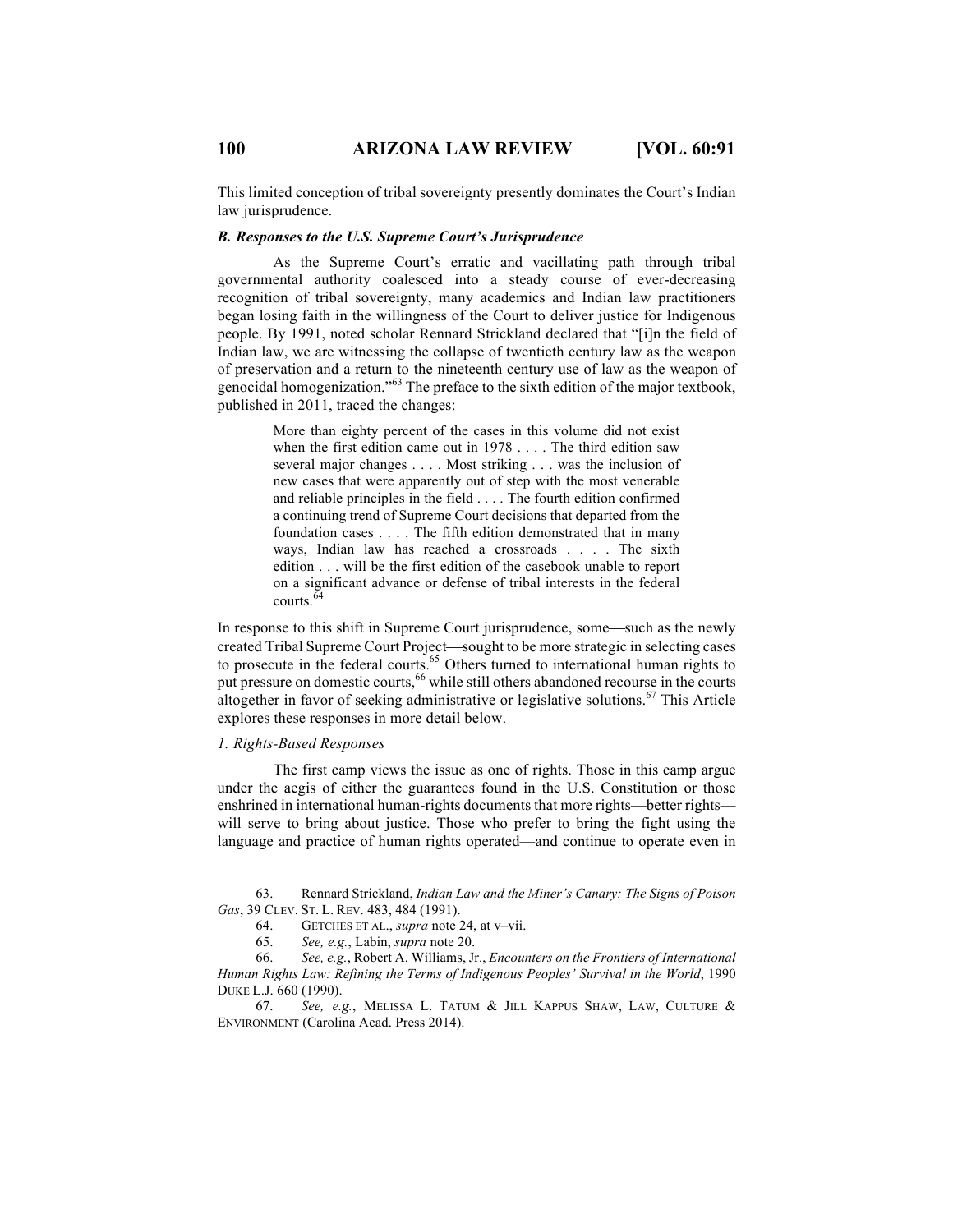the face of limited success—overwhelmingly within that paradigm. More than any other, this approach has characterized the discipline, although there was a clear loss of faith in the U.S. Supreme Court after its 2001 decisions in *Nevada v. Hicks*<sup>68</sup> and *Atkinson Trading Co. v. Shirley*. 69

Those focusing on U.S. constitutional guarantees argue that tribes have been de facto incorporated into the U.S. federal structure and the rights guaranteed in the Constitution should guide the development of a new foundation for Federal Indian law.<sup>70</sup> Others look to specific areas such as criminal justice, with its robust rights scheme, to help guide the next wave of tribal self-determination.<sup>71</sup>

Other scholars look beyond the domestic options and take the view that international human-rights documents provide a more suitable vehicle for articulating and resolving the grievances of Indigenous communities.<sup>72</sup> Importantly, this vehicle provides a viable alternative even for those disillusioned with arguments put in terms of domestic U.S. law which was promulgated by a reactionary Supreme Court. Williams draws attention to this issue noting that

> [t]he principle of exclusive domestic jurisdiction central to European legal discourse on the Indian, has conveniently operated to force tribal nations to litigate their disputes with the conqueror's subjects, or the conqueror itself, under the eurocentric vision of justice dispensed by the conqueror's courts . . . . An unfettered access to international domestic legal forms could provide tribes with the political leverage needed to force their colonizers to defend their abusive, anachronistic and racist vision of Indian status and rights before the world community. $\frac{73}{3}$

While a rights-based approach does have inherent appeal, especially for those steeped in the individualistic, Anglo-American legal system, that approach has limited utility and is effective only under particular circumstances. As this Article has previously argued, such approaches are simply not suited to achieve justice relative to many of the issues facing Indigenous individuals and communities because these types of approaches suffer from three key problems: "[they privilege] (the worldview) of the dominant legal culture; . . . artificially restrict . . . the conversation about causes of and solutions to problems of Indigenous justice; and . . . mask . . . the inherent tension between human rights and legal pluralism."<sup>74</sup> Moreover, common to these issues is the concern that procedure can oftentimes end up serving as a proxy for justice. That is to say, that the formal appearance that there has been a "day in court" or even a decision ostensibly in favor of the Indian cause

74. *See* Hendry & Tatum, *supra* note 17, at 354.

 <sup>68.</sup> 533 U.S. 353 (2001).

<sup>69.</sup> 532 U.S. 645 (2001).

<sup>70.</sup> *See, e.g.*, Alex Tallchief Skibine, *Constitutionalism, Federal Common Law, and the Inherent Powers of Indian Tribes*, 39 AM. INDIAN L. REV. 77 (2014); Frickey, *supra* note 3.

<sup>71.</sup> *See, e.g.*, Kevin Washburn, *Tribal Self Determination at the Crossroads*, 38 CONN. L. REV. 777 (2006).

<sup>72.</sup> Williams, Jr., *supra* note 66.

<sup>73.</sup> Williams, Jr., *supra* note 9, at 293–97.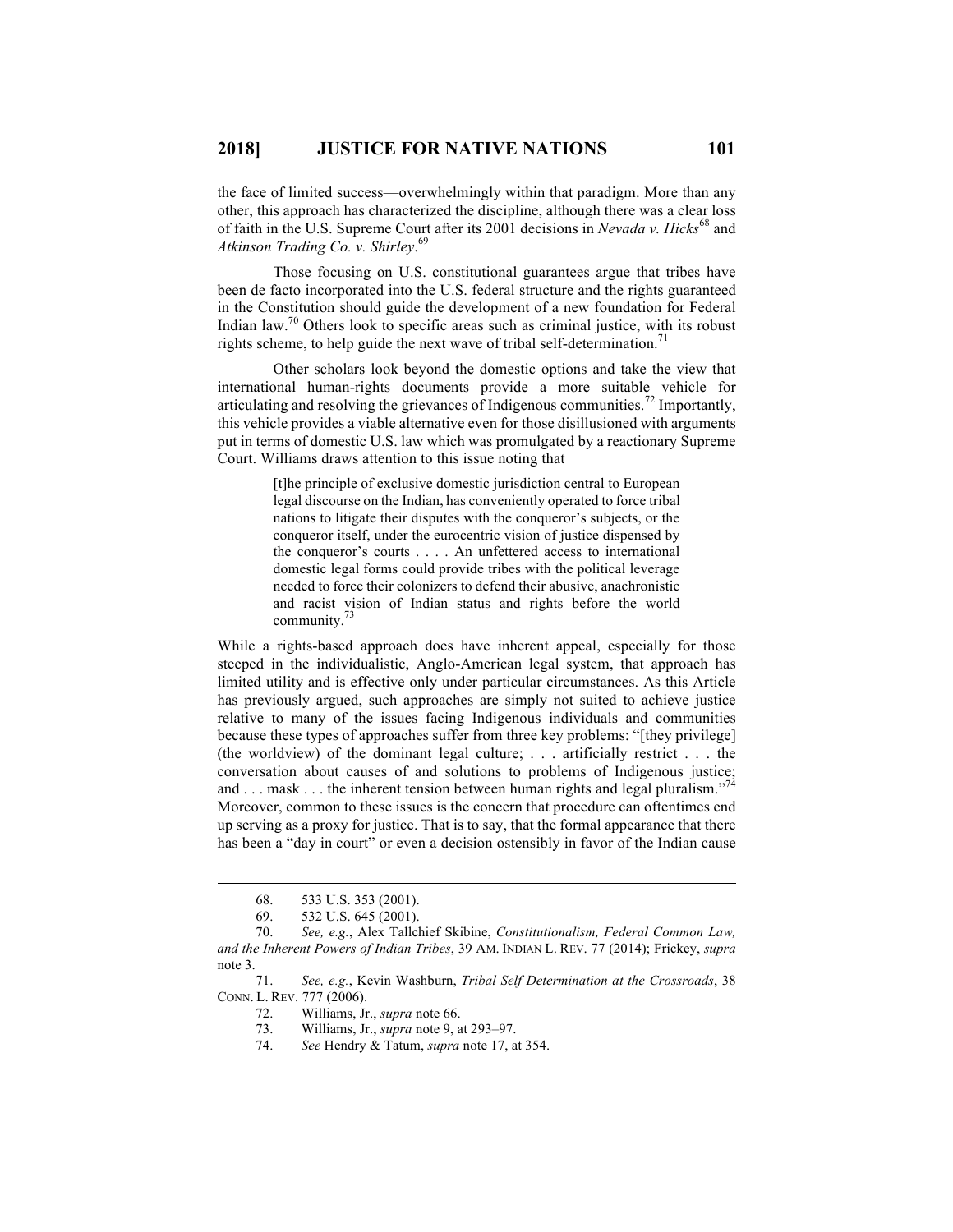according to the rules of the dominant legal culture can hide the fact that the justice they were seeking has not been acknowledged, let alone delivered.

Many of this Article's criticisms of rights-based discourse—specifically that it operates within a legal paradigm that is neither neutral nor impartial but patriarchal and hegemonic, and which nakedly perpetuates the existing power asymmetries—are drawn from critical legal studies, critical-race theory, and radical feminism. However, as this Article explores in the next Section, while these critical responses are excellent at identifying problems, they oftentimes stop short at identifying viable solutions. After briefly exploring the arguments of the critical camp, this Article considers how engaging theoretical work on legal pluralism and legal culture can provide insights useful for achieving workable solutions.

#### *2. Critical Responses*

This Article uses *critical* here as a term of art; the camp we label *critical responses* is grounded in the critical legal studies and critical-race-theory movements. These movements trace their roots to the 1970s and began as an attempt to develop new tools to analyze and understand "the complex interplay among race, racism, and American law."<sup>75</sup> One of the core doctrines of critical legal studies is that no distinction exists between law and politics. It follows, then, for the critical legal scholar that "what we regard as 'legal doctrine' is actually a collection of dominant and dominating conceptions."<sup>76</sup> Within the field of Indigenous peoples' law, this doctrine manifests itself in declarations that

> Federal Indian law is the continuation of colonialism. On the basis of a non-sovereign "tribal sovereignty," the United States has built an entire apparatus for dispossessing indigenous peoples of their lands, their social organizations, and their original powers of selfdetermination. The concept of "American Indian sovereignty" is useful to the United States because it denies indigenous power in the name of indigenous sovereignty.<sup>77</sup>

Some scholars, such as Robert Odawi Porter, question the legitimacy of applying American law to tribal governments,<sup>78</sup> while others, such as Martha Minow, argue that applications of U.S. law must be analyzed against the backdrop of history. For example, regarding the case *Santa Clara Pueblo v. Martinez*, <sup>79</sup> which involved an Equal Protection claim under the Indian Civil Rights Act ("ICRA")<sup>80</sup> that challenged a tribal ordinance where children of male tribal members were eligible for tribal citizenship but children of female members were not, Minow submits that

 <sup>75.</sup> Richard Delgado & Jean Stefancic, *Critical Race Theory: An Annotated Bibliography*, 79 VA. L. REV. 461 (1993).

<sup>76.</sup> Robert A. Williams, Jr., *Taking Rights Aggressively: The Perils and Promise of Critical Legal Theory for Peoples of Color*, 5 LAW & INEQ. 103, 117 (1987).

<sup>77.</sup> Peter d'Errico, *American Indian Sovereignty: Now You See It, Now You Don't*, *in* DECOLONISING INDIGENOUS RIGHTS 110-11 (Adolfo de Oliveira ed., 2009).

<sup>78.</sup> Robert Odawi Porter, *The Inapplicability of American Law to the Indian Nations*, 89 IOWA L. REV. 1455 (2004).

<sup>79.</sup> 436 U.S. 49 (1978).

<sup>80.</sup> 25 U.S.C. §§ 1301–03 (1998).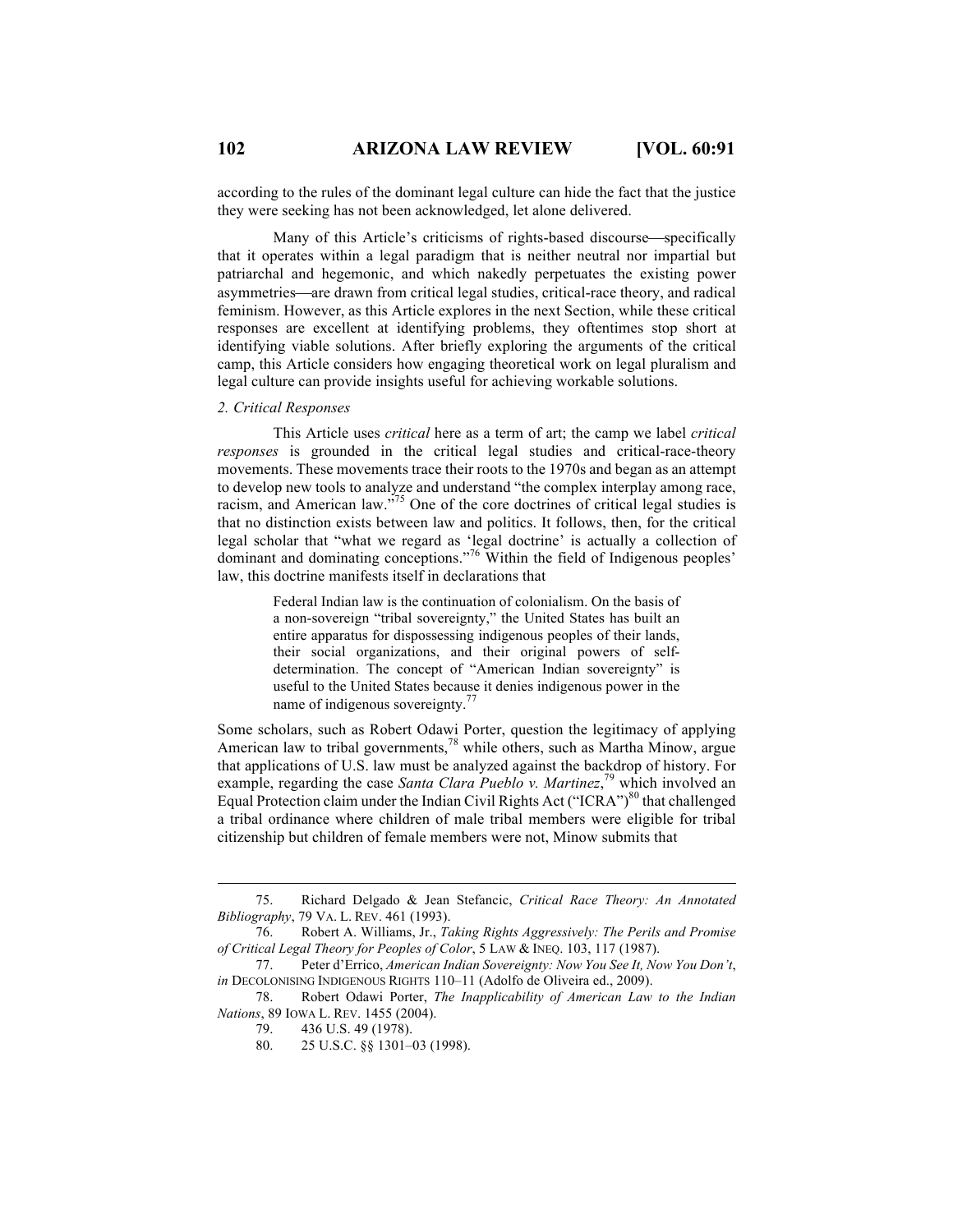[t]he case could be viewed as simply the sacrifice of individual rights in the face of strong pluralism. But the larger pattern of domination and control of tribes throughout United States history must also be part of the analysis. The case reflects a history in which Native American tribal sovereignty has been more often suppressed than respected. Native American tribal sovereignty endures entirely subject to approval by the United States government and the points of autonomy granted by tribes reflects the dominant society's ordering of priorities. Perhaps, then, it reflects the larger society's overall values that the tribe is allowed discretion over how much to protect its women from discriminatory treatment; or perhaps the larger society's values are served by allowing the tribe to exclude some candidates form tribal membership. The tribe itself has no genuine autonomy to sort out its own values and preferences in a system in which control over their own affairs has so often been undermined.<sup>81</sup>

As this quote makes clear, the general position of unifying Indian and Indigenous peoples' law scholars within this critical camp is that the innate biases and lack of understanding within the U.S. legal order serve to compromise any justice it could ever deliver. The result is that justice remains irrevocably *Other* in its articulation and effect. While some scholars in this camp urge a return to tribal legal systems,<sup>82</sup> others allege that tribal systems are also tainted:

> [T]ribal rules and laws are subservient to [f]ederal rules and laws. Tribal leadership is obedient to [f]ederal law-it does not dare challenge it . . . there is no point to trying to decolonize the Navajo government—it was not right for us from the start. Its structure and process is a replica of the American system  $\ldots$ . 83

However, the frustration the authors experience with these approaches is their tendency to prioritize the critique, to take a hammer to the edifice, but then to leave us all sitting in the rubble. These approaches are so busy being critical of the U.S. legal order and its shortcomings—albeit, validly so—that they fail to recognize the potential that exists. And nowhere is this deconstructionist tendency more apparent than in critical arguments that privilege culturally determines understandings, essentializes Indigenous legal cultures, and precludes the possibility of genuine communication between and among communities and groups bringing justice claims.

At this juncture, this Article submits two major arguments. First, while those in the critical camp wring their hands about the unfairness of the system, Indigenous communities take an altogether different and more pragmatic approach. This difference in approach between the academy and the tribes is very likely because the latter do not have the luxury of disengaging from the U.S. legal order.

 <sup>81.</sup> Martha Minow, *Rights and Cultural Difference*, *in* IDENTITIES, POLITICS, AND RIGHTS 347, 359 (Austin Sarat & Thomas R. Kearns eds., 1995).

<sup>82.</sup> *See* Porter, *supra* note 78, at 1455.

<sup>83.</sup> Larry W. Emerson, *Diné Sovereign Action: Rejecting Colonial Sovereignty and Invoking Diné Peacemaking*, *in* NAVAJO SOVEREIGNTY: UNDERSTANDINGS AND VISIONS OF THE DINÉ PEOPLE 168–69 (Lloyd L. Lee ed., 2017).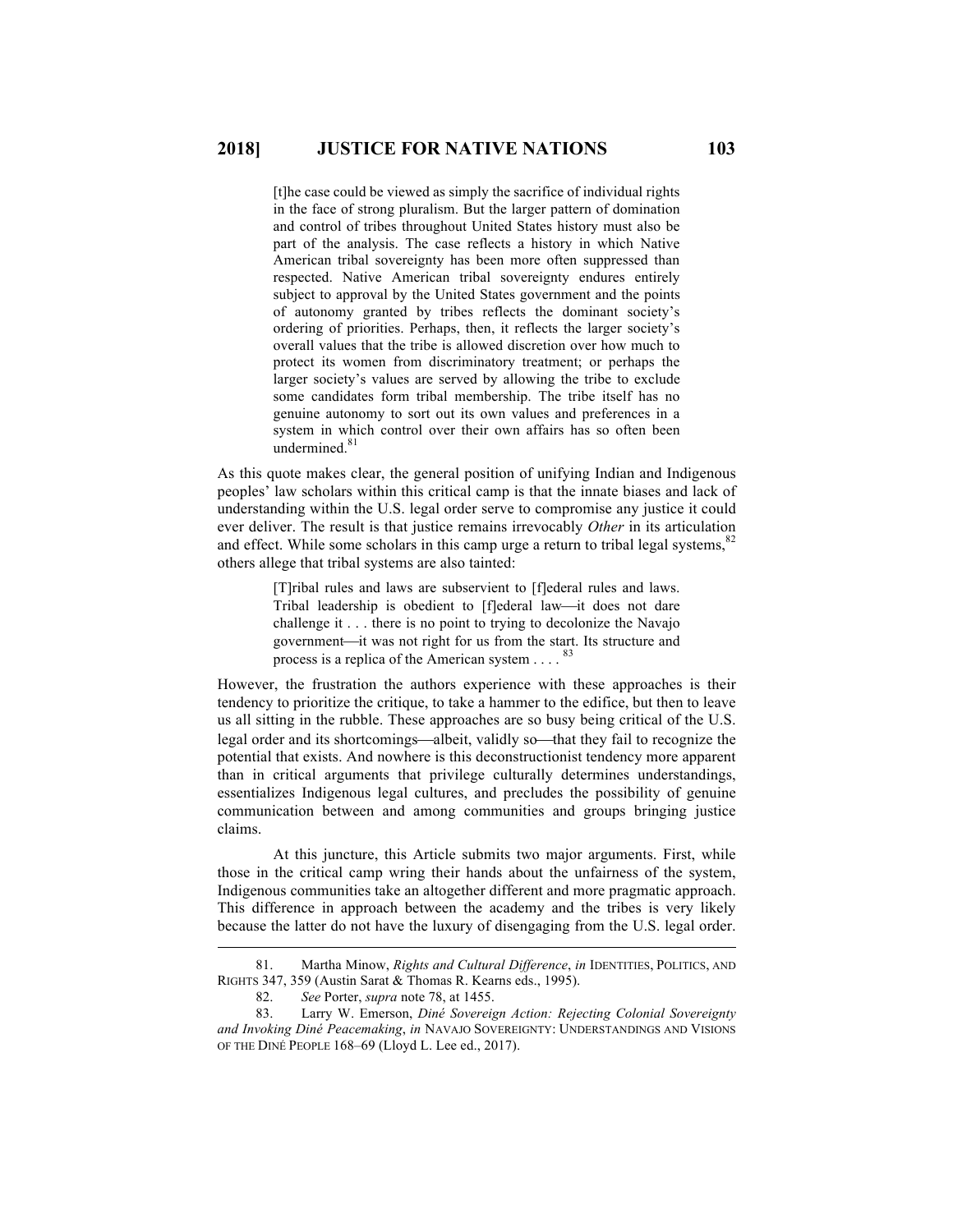Although these pragmatic strategies have been hugely variable, both in terms of their effectuation and their relative successes, they are united by their underlying goal—to retain the substantive normative content of their own legal cultural features through a deliberate strategy of adapting their legal and procedural forms to be recognizable to the dominant legal culture. Second, an interactive view of legal culture offers the critical camp a way out of its bind, facilitating the bypass of this discourse's pervasive binary of Indigenous/non-Indigenous. Moreover, it allows for context to be maintained while at the same time undermining the type of essentialization characteristic of those approaches insistent upon asserting "epistemic closure."<sup>84</sup> This argument forms the basis of Part IV; Part III provides the foundation for this argument by employing three selected case studies to illustrate this pragmatic adaptation of legal form.

# **III. THE BENEFITS OF LEGAL FORM**

The legal anthropologist Fernanda Pirie has argued in favor of an approach to comparison that includes consideration of the legal form exhibited by the "explicit rules and legal categories [used] to organize and describe the social world."<sup>85</sup> Pirie makes the case that studying the forms of law—its legalism<sup>86</sup>—can provide fresh insights into the role and function of law within different societies.<sup>87</sup>

This Article contends that while the focus of legal pluralists—and legal comparatists more generally—has tended to rest upon the substance of legal norms, this comes at the arguable expense of the structural and stylistic, resulting in important issues being overlooked. This is perhaps not surprising, considering both the anthropological and functionalist influences legal comparison has been subjected to, but this omission seems to be a glaring one. While changes in normative content can be problematic, some legal and procedural forms are more malleable. As this Article's case studies exemplify, this can be explained by how changes in form need not necessitate variations in the content, meaning that there can be little cost in terms of actual practice but oftentimes substantial benefit. Such benefits will depend on context, of course, but this Article argues that paramount among these benefits is the increased de facto legitimacy that can be afforded to a legal culture that opts to alter a legal feature or practice in a way that makes that feature or practice more readily understandable to a dominant legal culture. This speaks to increased efficiency in communication, which is arguably a significant

 <sup>84.</sup> *See, e.g.*, Simone Glanert & Pierre Legrand, *Law, Comparatism, Epistemic Governance: There Is Critique and Critique*, 18 GERMAN L.J. 701 (2017); Pierre Legrand, *European Legal Systems Are Not Converging*, 45 INT'L & COMP. L.Q. 52, 65–66 (1996).

<sup>85.</sup> Fernanda Pirie, *Comparison in the Anthropology and History of Law*, 9 J. COMP. L. 72, 94 (2014).

<sup>86.</sup> Pirie is clear that her use of the term is to denote legal form, and is not intended to contribute to the discussion of 'legalism' initiated by Judith Shklar. *See* JUDITH SHKLAR, LEGALISM: LAW, MORALS, AND POLITICAL TRIALS (Harvard Univ. Press 1964).

<sup>87.</sup> *See generally* LON L. FULLER, THE MORALITY OF LAW 37–94 (Yale Univ. Press 1969)*.*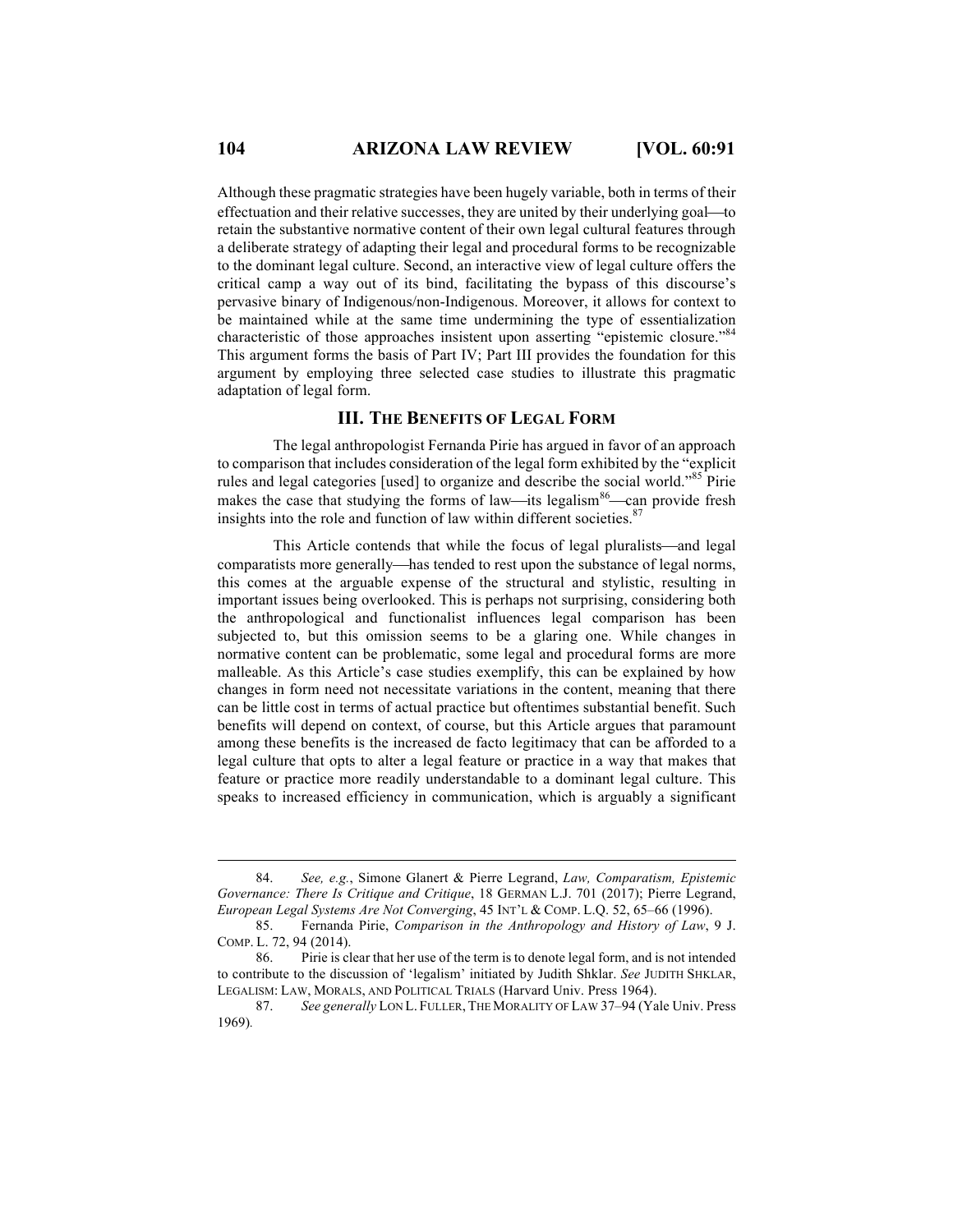benefit for the small price of changing something which can be of limited cultural significance.<sup>88</sup>

However, before continuing, this innate interactivity requires some more attention. Here, this Part foregrounds this Article's core argument—namely that interactivity, while important, is only so useful in and of itself. Without a requirement of *mutuality*, the accommodations in terms of altering legal forms rests entirely with the minority legal culture, which is to say, with the tribes. These three case studies—all drawn from tribes in the United States—collectively illustrate the point that the current burden of adaptation rests with Native peoples and with tribal governments, including tribal courts.

#### *A. Developing and Reporting Tribal Common Law*

Tribal governments, like all other governments, have always possessed methods for settling disputes and dealing with those who violate community norms.<sup>89</sup> However, as part of their assimilation into the United States, most tribes were required to create Anglo-style adversarial court systems.<sup>90</sup>

Although these courts are tribal courts, they operate under the watchful eye of the federal court system and the threat that any perceived unfairness, injustice, or overreaching will be cause for reducing the jurisdiction of all tribal courts.<sup>91</sup> In the words of Justice Tom Tso of the Navajo Supreme Court, "the Anglo world has essentially said to tribes, 'Be like us. Have the same laws and institutions we have. When you have these things maybe we will leave you alone."<sup>92</sup> However, to be effective, tribal courts must be viewed as legitimate by the community they serve.<sup>93</sup> This is a difficult balance to strike, and the solution has rested within the concept of common law. In explaining the process of decision-making in Navajo courts, Justice Tso stated:

> The law the Navajo courts must use consists of any applicable federal laws and tribal laws and customs. The structure of our courts is based upon the Anglo court system, but generally the law we apply is our own. . . . In 1985 the Tribal Code sections regarding applicable law were amended. Now the courts are required to apply the law of the United States which is applicable and laws or customs of the Navajo Nation which are not prohibited by federal law. . . . It is easy to understand that the Navajo Tribal Code contains the written law of the Navajo Nation and that this law is available to anyone. When we speak of Navajo customary law, however—many people become

 <sup>88.</sup> This is, of course, not to say that all legal and procedural forms are easy to change and lack cultural specificity or embeddedness. However, this is the case for each of the case studies selected for inclusion and discussion here.

<sup>89.</sup> *See* Melissa L. Koehn, *Civil Jurisdiction: The Boundaries Between Federal and Tribal Courts*, 29 ARIZ. ST. L.J. 705, 708–09 (1997).

<sup>90.</sup> *Id.* at 709–19.

<sup>91.</sup> Tatum, *supra* note 16.

<sup>92.</sup> Tom Tso, *The Process of Decision-Making in Tribal Courts*, 31 ARIZ. L. REV. 225, 232 (1989).

<sup>93.</sup> *See* Newton, *supra* note 11, at 293; Tatum, *supra* note 16, at 91.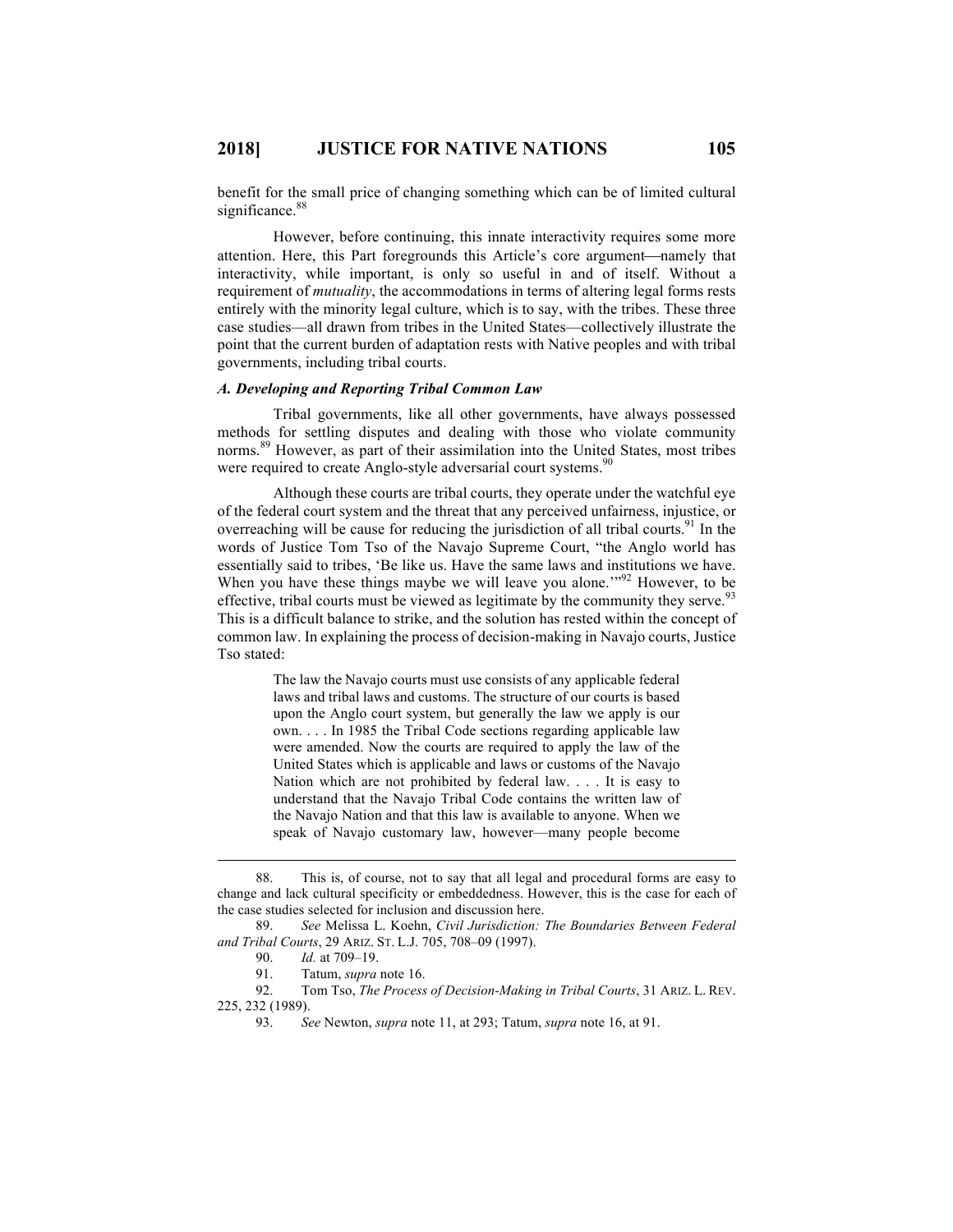uneasy and think it must be something strange. Customary law will sound less strange if I tell you it is also called "common law."

The Navajo Supreme Court thus embarked on a systematic effort to identify, explain, and use Navajo common law as the basis of its decisions whenever possible; this has been dubbed the Navajo Common Law Project. To date, Navajo common law has been used in a wide variety of cases, ranging from calculating tort damages to resolving disputes over grazing leases. Navajo Supreme Court justices also made a point of speaking at conferences, writing papers, and generally taking every opportunity to explain their process, methods, and goals.<sup>95</sup> Many tribes and tribal courts have followed the pattern that the Navajo Supreme Court established.<sup>96</sup> The pattern has been very successful in allowing courts to use tribal substantive standards but—and for our purposes, all importantly—comes wrapped in a form that is recognizable and acceptable to federal courts. In the words of Professor Pat Sekaquaptewa, "In tribal communities, development of the common law is the key to ensuring tribal ownership over once imposed justice systems and often imported foreign legal standards." 97

This process of developing and using tribal common law is something most tribes can undertake,<sup>98</sup> and indeed several tribes have pursued this same path, including the Hopi,  $99$  the Muscogee (Creek),  $100$  and the Seneca.<sup>101</sup> However, it is not enough to use tribal common law; tribal courts must explain how the process works and make those decisions available to those who practice in tribal courts. The Navajo Supreme Court has done this by printing, binding, and publishing its opinions in book format, like court reporters published by state and federal courts.

 <sup>94.</sup> Tso, *supra* note 92, at 230.

<sup>95.</sup> *See id.*; RAYMOND D. AUSTIN, NAVAJO COURTS AND NAVAJO COMMON LAW (Univ. of Minn. Press 2009); Yazzie, *supra* note 18.

<sup>96.</sup> Given that more than 550 federally recognized tribes exist in the United States, it is impossible to provide an exhaustive list. Examples of tribes in addition to the Navajo Nation that use tribal common law in judicial decisions include the Muscogee (Creek) Nation, the Hopi Tribe, and the Winnebago Tribe. *See* Mvs. L. Rep. (Muscogee (Creek) Nation); Pat Sekaquaptewa, *Evolving the Hopi Common Law*, 9 KAN.J.L. & PUB. POL'Y 761 (2000) (Hopi Tribe); Rave v. Reynolds, 23 Indian L. Rep. 6150, 6157 (Winn. Sup. Ct. 1996) (Winnebago Tribe); *see also* JUSTIN RICHLAND & SARAH DEER, INTRODUCTION TO TRIBAL LEGAL STUDIES 36–58 (2d ed. 2010).

<sup>97.</sup> Sekaquaptewa, *supra* note 96, at 762.

<sup>98.</sup> This Article says *most* because these endeavors are dependent on the continued existence and knowledge of a given tribe's culture, and some tribes, particularly very small ones, have lost that knowledge.

<sup>99.</sup> *See, e.g.*, JUSTIN B. RICHLAND, ARGUING WITH TRADITION: THE LANGUAGE OF LAW IN HOPI TRIBAL COURT (Univ. of Chi. Press 2008); Sekaquaptewa, *supra* note 96.

<sup>100.</sup> *See, e.g.*, Muscogee (Creek) Nation v. One Thousand Four Hundred Sixty Three and 14/100 (\$1,463.14); Methamphetamine; and a 2004 General Motors Hummer H2, VIN NO. 5GRGN23U64H116688, 4 Mvs. L. Rep. 253 (2005).

<sup>101.</sup> *See, e.g.*, Robert B. Porter, *Strengthening Tribal Sovereignty Through Peacemaking: How the Anglo-American Legal System Destroys Indigenous Societies*, 28 COLUM. HUM. RTS. L. REV. 235 (1997).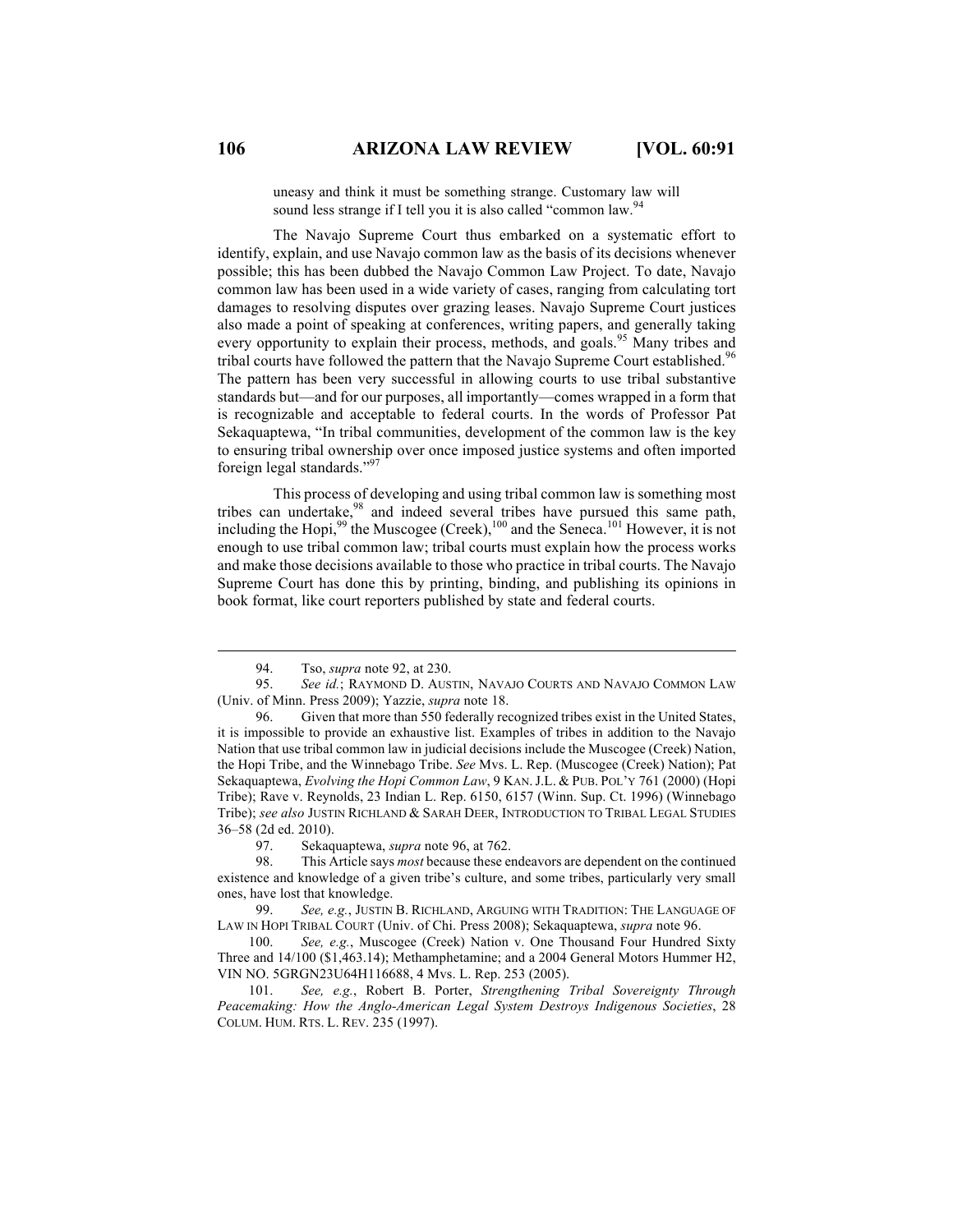State and federal courts publish their decisions in multi-volume series called reporters. Each case is summarized and indexed so that it is easy to locate cases containing specific principles. While the Navajo Reporter lacks a comprehensive, cumulative index, some of the later volumes contain explicit sections discussing Navajo common-law terms and principles.<sup>102</sup>

The Muscogee (Creek) Nation tribal courts took the idea of a court reporter one step further and not only published opinions from its modern-day Supreme Court but also published its tribal trial-court opinions and every written opinion it could find that was issued by one of its courts.<sup>103</sup> The project was conceived and coordinated by Judge Patrick Moore, a judge who sat on the district-court bench and who had concerns that attorneys with little to no Indian law experience were being called on to practice in tribal courts. Many of these attorneys lacked a proper understanding of tribal courts, and the dearth of any published court decisions and related rulings exacerbated this situation, as this made it difficult for attorneys to locate relevant cases.

One obstacle to creating a comprehensive tribal court reporter was the need to create a customized indexing and digesting system. State and federal courts' indexing and digesting systems were not built with tribal courts in mind, so the topics they used were both under- and over-inclusive for tribal courts. What was needed was a separate, *tribally appropriate* method of indexing and digesting court opinions that used similar methods and functionality as the state and federal court reporters, but whose content was tailored for tribal courts in general and the Muscogee (Creek) Nation in particular. With the help of some consultants,  $104$  that was accomplished in 2006 when the eight-volume Mvskoke Law Reporter (Reporter) was published. The Reporter, which contained all the tribe's court decisions from 1832-2005, used a newly created indexing and digesting system that was tailored for the tribal court. The Reporter also used a sufficiently familiar format to convey to attorneys that this was the work of a legitimate court. Once again, this Article observes that it is the *form* that is important, not the content.

# *B. Pascua Yaqui: Speaking on Behalf of the Accused*

The tribal common-law example is a project that most tribal courts can undertake. However, this Article's second example is more limited and is not suited for every tribe. The difference is that, while all tribes have a set of customs and traditions to regulate behavior, this second example concerns a much more specialized practice—the right of an accused to have someone speak on his or her behalf. The Pascua Yaqui tribe has a similar practice, as do other tribes, such as the Muscogee (Creek) Nation, which has had a tribally recognized constitutional right to the assistance of counsel for those accused of crimes since at least 1867. It is

 <sup>102.</sup> *See, e.g.*, 8 Navajo Rptr. xi.

<sup>103.</sup> The Mvskoke Law Reporter consists of eight volumes. The first three contain opinions and orders of the modern era district court. Volume four contains the decisions of the modern era tribal supreme court. Volumes five through seven contain historic opinions, and volume 8 contains the index. 1 Mvs. L. Rep. IX.

<sup>104.</sup> Including Melissa Tatum, one of the authors of this Article.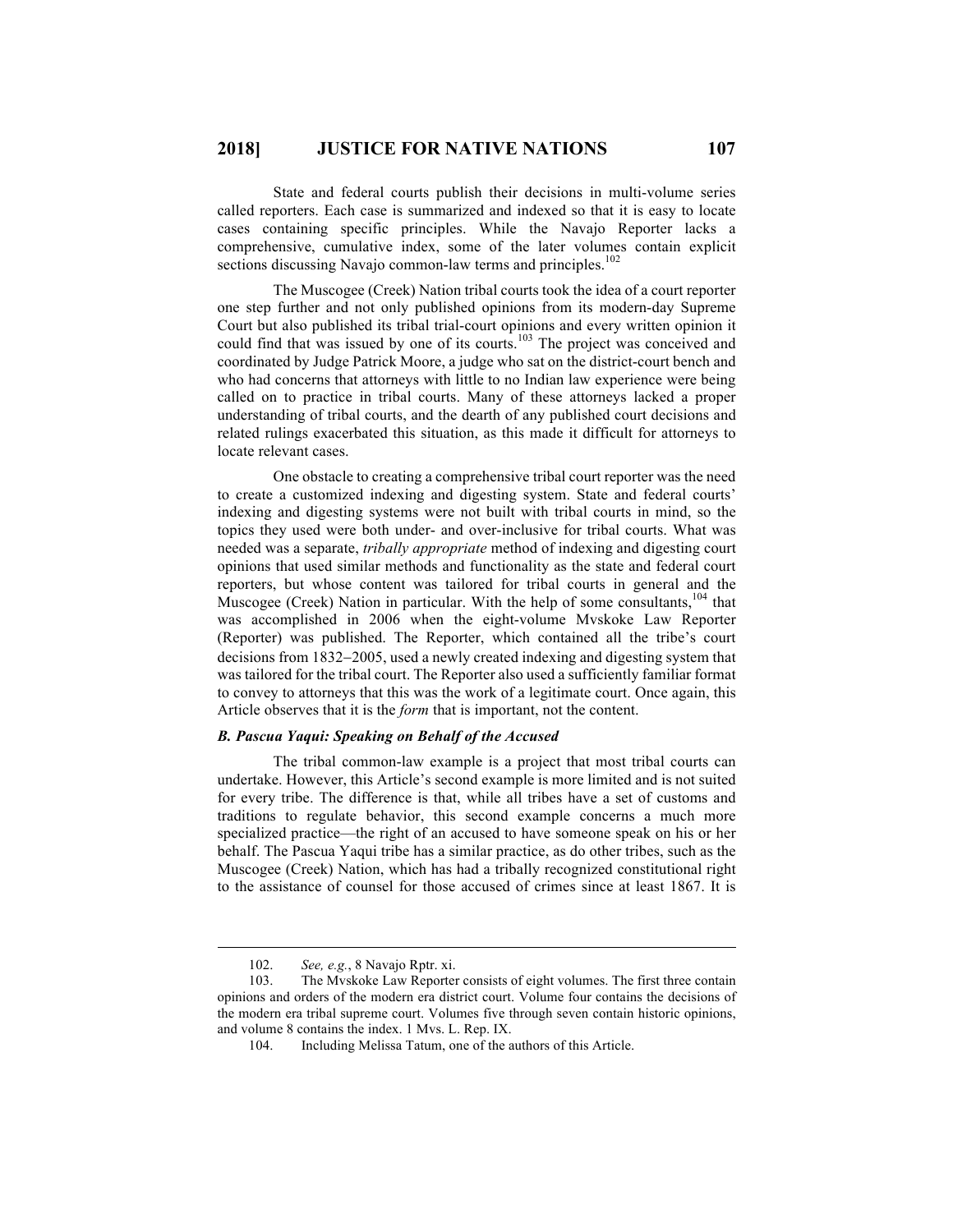noteworthy that the Pascua Yaqui extend this right to all accused of violating the group's norms, not just those who cannot afford their own attorneys.

For the Pascua Yaqui, this cultural practice became important when the Tribe decided to opt in to the Special Domestic Violence Criminal Jurisdiction provisions of the 2013 Violence Against Women Act ("VAWA"). This decision required that the Tribe meet the procedural prerequisites outlined in the statute. Once the Tribe was deemed in compliance, the Tribe could begin prosecuting non-Indians who committed domestic violence, dating violence, or who violated a protection order while within the Tribe's territory.

The VAWA's procedural requirements largely center on procedural protections guaranteed by the U.S. Constitution to those accused of crimes. These constitutional guarantees apply to defendants in federal and state courts; they do not apply to those tried in tribal courts. That is not to say that no procedural protections are in place for tribal criminal proceedings; most of the provisions of the Constitution relating to criminal trials are contained in the Indian Civil Rights Act ("ICRA"), which does apply to tribes.

However, for a variety of historical and practical reasons, ICRA does not guarantee indigent defendants a right to counsel. While this has been a key reason behind many U.S. Supreme Court decisions restricting tribal jurisdiction over non-Indians, it is much less significant than it appears. The Supreme Court's discussions of indigent defense counsel occur against the backdrop of the Sixth Amendment<sup>105</sup> and how that Amendment is applied to states.<sup>106</sup> States are not required to supply every defendant in every criminal case with an attorney. Rather, a state criminal defendant's right to indigent defense counsel depends on what charges the defendant is facing. States are required to provide indigent defense counsel only when the potential sentence is greater than one year and, in cases involving lesser sentences, when a convicted defendant is sentenced to actual jail time.<sup>107</sup> ICRA limits the sentences that tribal courts can impose so that the first condition never applies.<sup>108</sup> In addition, many tribes use alternative sentencing and do not sentence convicted defendants to jail time. Thus, even if the Sixth Amendment did apply to tribes, it would require tribes to provide indigent defense counsel only in a small set of cases

 <sup>105.</sup> The Sixth Amendment provides that "[i]n all criminal prosecutions, the accused shall enjoy the right . . . to have the Assistance of Counsel for his defence." U.S. CONST. amend. VI.

<sup>106.</sup> The individual-rights provisions of the U.S. Constitution are not automatically applicable to the states. Barron v. City of Baltimore, 32 U.S. (7 Pet.) 243 (1833). The Supreme Court has instead adopted an approach in which it examines each clause individually and determines whether the clause should be incorporated through the Due Process Clause of the Fourteenth Amendment to apply to the states.

<sup>107.</sup> *See* Scott v. Illinois, 440 U.S. 367 (1979); Argersinger v. Hamlin, 407 U.S. 25 (1972); Gideon v. Wainwright, 372 U.S. 335 (1963).

<sup>108.</sup> At least not until the enactment of the 2010 Tribal Law and Order Act ("TLOA"), which restores to tribes the ability to sentence a convicted defendant to a maximum of three years for each offense. TLOA requires that any tribe choosing to exercise this enhanced sentencing authority must provide defendants with indigent defense counsel. Tribal Law and Order Act of 2010, Pub. L. No. 111-211, 124 Stat. 2258.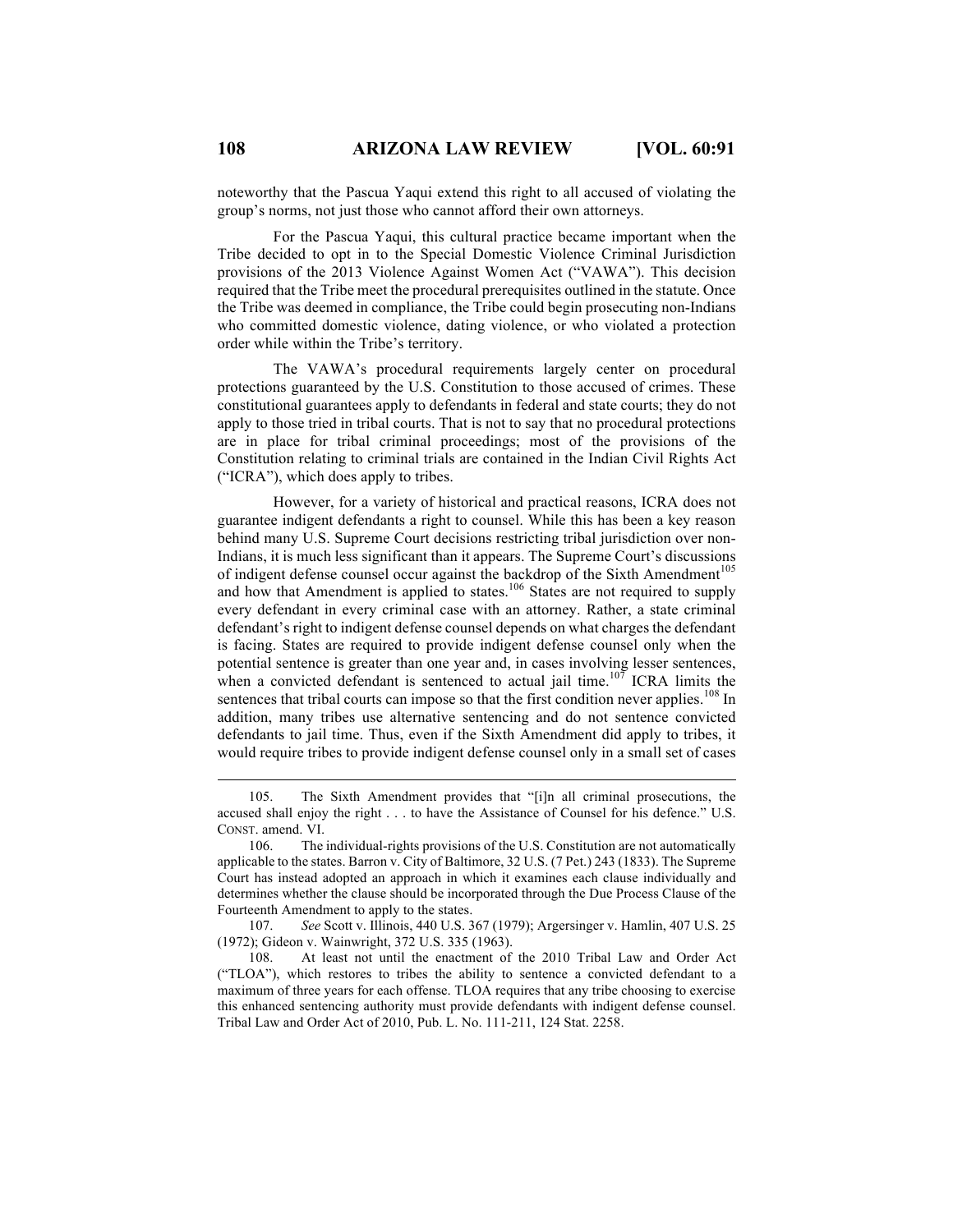in which state courts must provide an attorney. In many of these cases, tribal procedures regarding pro se defendants make the role of an attorney much less critical in tribal court.

Nevertheless, great concern has been exhibited about the lack of a right to indigent defense counsel in tribal court.<sup>109</sup> As a result, Congress required that tribes who wish to exercise the Special Domestic Violence Criminal Jurisdiction, restored to tribes under VAWA, must provide indigent defense counsel. For some tribes, this is an expensive imposition of Anglo-American judicial standards. Others, such as the Pascua Yaqui, could recast a long tribal tradition of providing someone to speak on the accused's behalf in terms recognizable to the Anglo-American system. In creating its modern criminal justice system, the Pascua Yaqui incorporated this traditional provision, but also paid lip service to a requirement with which they already complied by calling this new office the public defenders' office. Existing tribal practice is thus repackaged and reframed for the specific purpose of being acknowledged by the dominant legal culture.

#### *C. Child Welfare, Permanency Planning, and Title IV-E Foster Care Funds*

While the legislature devoted a great deal of time and attention to the Indian Child Welfare Act ("ICWA"),<sup>110</sup> it paid comparatively little attention to other aspects of tribal child abuse and neglect systems. ICWA allocates jurisdiction over child-welfare matters between state and tribal courts.<sup>111</sup> However, ICWA does not control when a child-welfare matter is purely internal within the tribal system or when an ICWA matter is transferred to tribal court. In these two situations, tribes are free to develop tribally appropriate standards for handling child abuse and neglect cases, including setting standards for removing children, placing them in foster care, developing reunification plans, or providing a guardian for the child in question.

State child-welfare systems invariably provide a mechanism for terminating the parental rights of those parents who are unable or unwilling to take the steps necessary to be reunified with their children. As part of the funding provided to assist states with foster care and other expenses related to the childwelfare system, the federal government provided incentives to states to engage in

 <sup>109.</sup> *See, e.g.*, Nevada v. Hicks, 533 U.S. 353, 383–84 (2001) (Souter, Kennedy & Thomas, JJ., concurring) ("The ability of nonmembers to know where tribal jurisdiction begins and ends . . . is a matter of real, practical consequence given the special nature of Indian tribunals, which differ from traditional American courts in [several] significant respects. To start with the most obvious one, . . . the Bill of Rights and the Fourteenth Amendment do not on their own force apply to Indian tribes. Although [ICRA] makes a handful of analogous safeguards enforceable in tribal courts, the guarantees are not identical . . . ."); Duro v. Reina, 495 U.S. 676, 693 (1990) ("While modern tribal courts include many familiar features of the judicial process, they are influenced by the unique customs, languages and usages of the tribes they serve. . . . It is significant that the Bill of Rights does not apply to Indian tribal governments. [ICRA] provides some statutory guarantees of fair procedure, but these guarantees are not equivalent to their constitutional counterparts. There is, for example, no right under the Act to appointed counsel . . . .").

<sup>110.</sup> Pub. L. 95-608, 92 Stat. 3069 (codified at 25 U.S.C. §§ 1901–1963 (1978)); *see, e.g.*, BARBARA A. ATWOOD,CHILDREN, TRIBES, AND STATES (Carolina Acad. Press 2010). 111. 25 U.S.C. § 1911 (1978).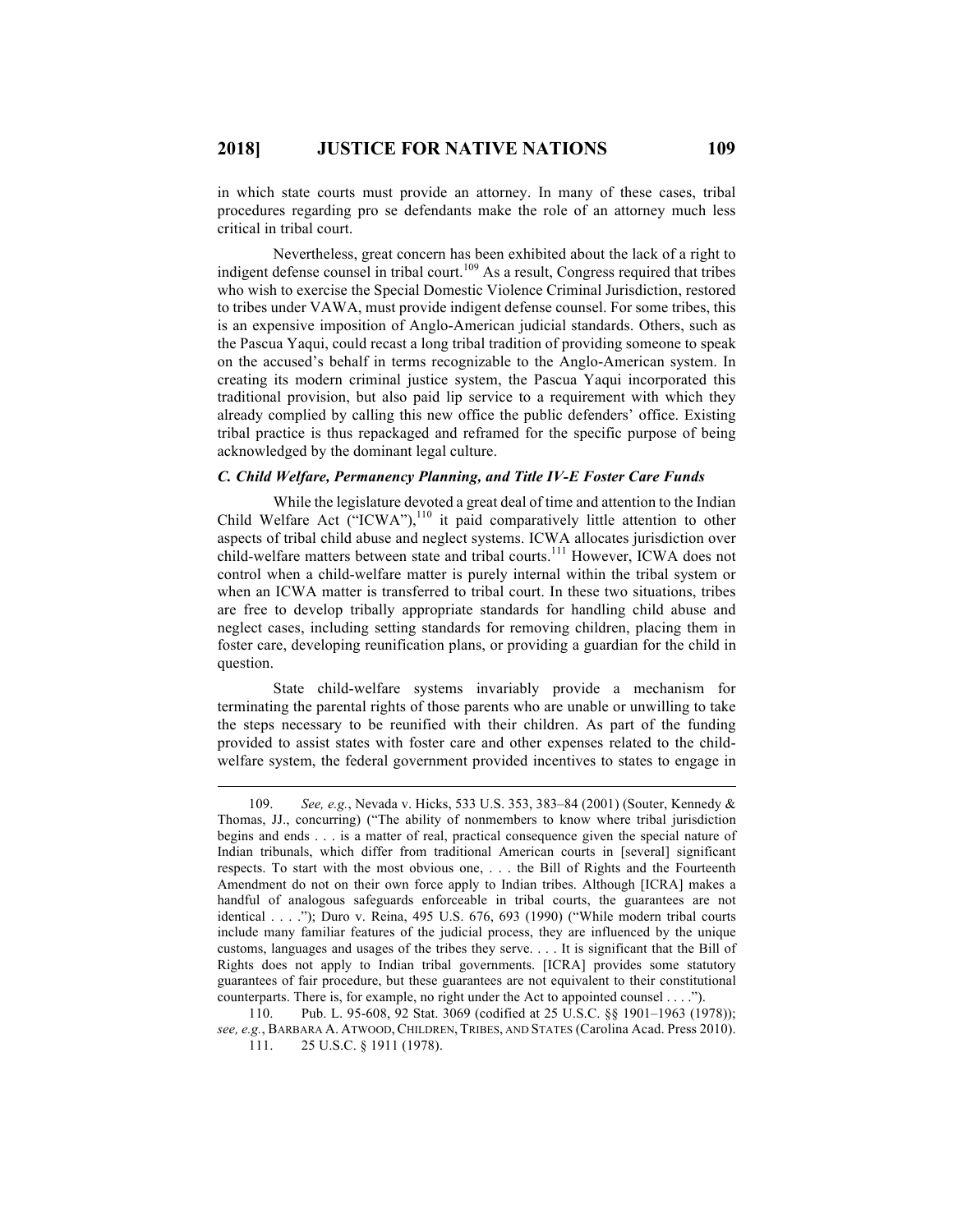permanency planning and to place limits on the amount of time parents are given to comply with reunification planning requirements. The goal is to keep children out of continuous legal limbo and move them into stable, long-term home situations.

Even when tribes became eligible to receive these funds (known as Title IV-E funds), many tribes did not qualify because their child-welfare codes did not provide for termination of parental rights. This was often a result of a tribal custom and tradition, and did not mean that tribal children were kept in endless rounds of legal limbo. Rather, these tribes provided for the appointment of permanent guardians for the children, but left the door open for parents who were eventually able to address their problems (often drug or alcohol related) and become fit parents. After extended discussion, rounds of education, and amending tribal statutes to include language recognizable and acceptable to the federal government, several tribes could qualify for Title IV-E funds even if the tribal code did not provide for termination of parental rights. Again, the key was that tribes cast a tribal tradition in a form recognizable and acceptable to the federal government.

It is important to note that this Article does not mean *acknowledgment* or *recognition* in the identity-politics sense of the latter term—in this regard it acknowledges that "the act of recognition repeats the colonial hierarchy that gave rise to oppression in the first place." <sup>112</sup> Similarly, it rejects the notion, put forward by Carpenter and Riley, that such instances of emulation or mirroring are examples of colonization.113 Instead, what is evident from these case studies is the manner by which tribal legal orders have adapted the *form* of legal practices for the particular end of an increased understanding of this feature or practice *by* the federal legal order. The corollaries of such heightened understandings may vary, of course, and as this Article stated earlier, among these is greater legitimacy for the minority legal culture going forward. Indeed, this often drives the pragmatic act of translating normative cultural practices into identifiable legal forms in the first place. This Article points to this as an example of all-important social learning but stipulates that if this is to be genuinely successful, then this burden must be shared. Mutuality is not simply a desire but rather a requirement: put simply, it must be a two-way street.

The next Part will articulate the importance of an interactive relational conception of legal culture in circumstances of legal plurality, specifically in terms of how it bypasses the epistemic closure that the critical voices in the field get caught up in.

# **IV. INTERACTIVE LEGAL CULTURE**

At the heart of this endeavor lies the dilemma, outlined by Frankenberg, of "accepting the otherness of the 'Other' without *othering* it."<sup>114</sup> This Article argues

 <sup>112.</sup> Kirsten Anker, *Law, Culture, and Fact in Indigenous Claims: Legal Pluralism as a Problem of Recognition*, *in* CULTURE IN THE DOMAINS OF LAW 137 (René Provost ed., 2017).

<sup>113.</sup> Kristen A. Carpenter & Angela R. Riley, *Indigenous Peoples and the Jurisgenerative Moment in Human Rights*, 102 CALIF. L. REV. 173, 203 (2014).

<sup>114.</sup> GÜNTER FRANKENBERG, COMPARATIVE LAW AS CRITIQUE 71 (2016).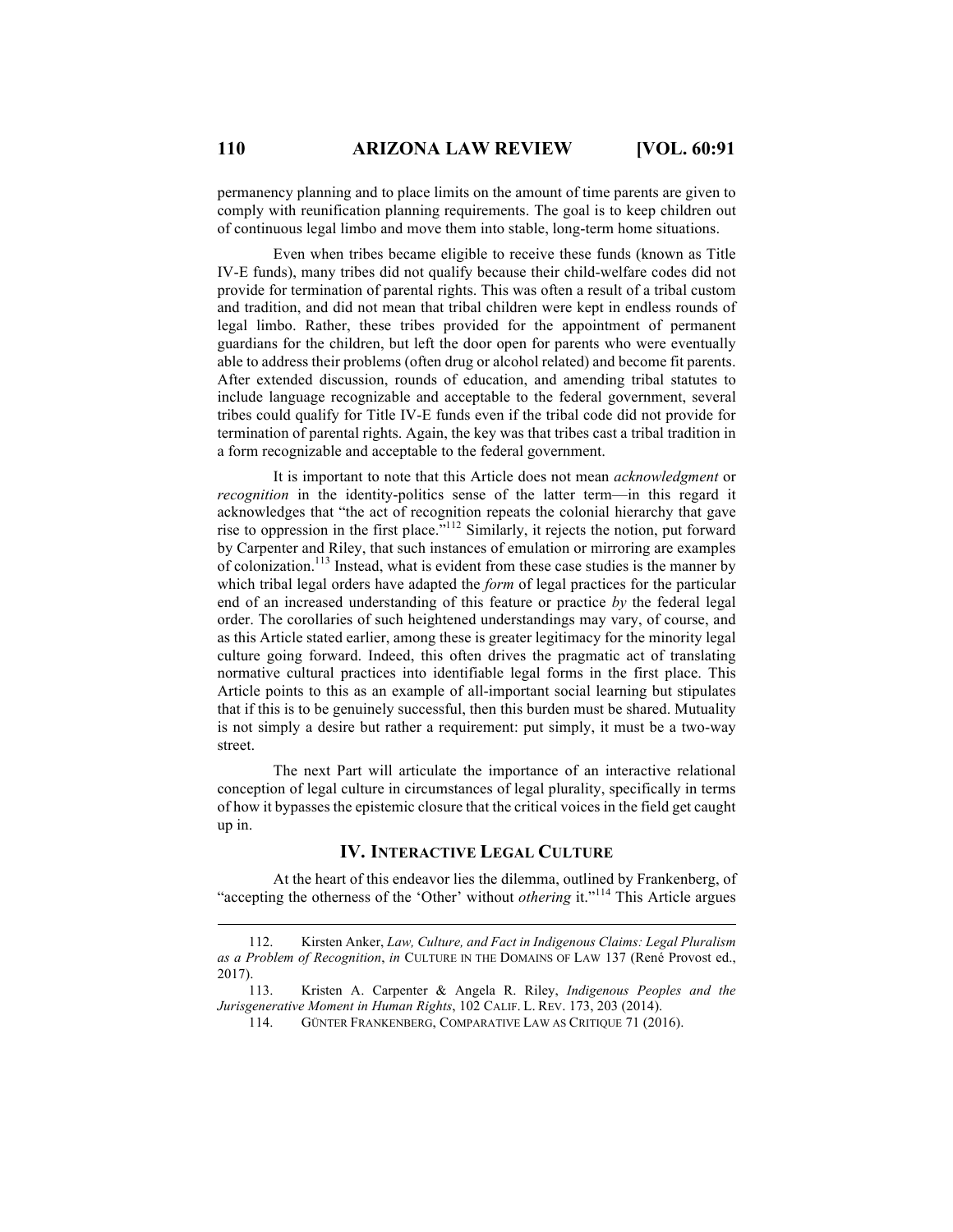that the critical approaches discussed above are flawed in this very regard: they start from a premise of innate misunderstanding and unknowability. Thus, legal cultures are treated effectively as billiard balls: self-contained, impermeable, and unchanging. Glanert and Legrand, for example, have raised similar arguments within the field of comparative legal studies. They discuss the epistemic closure of legal cultures and the "untranslatability" of law.<sup>115</sup> The authors' accounts of tribal common law, tribal court reporters, and tribal public-defender provisions stand as rebuttals to this Derridean insistence on untranslatability—in each of these examples there is clear effort on the part of the weaker legal culture to articulate its practices in forms familiar to the dominant one. And although these examples are all ones where the changes have been deliberate, this need not be the case—unsteered and contingent adaptations are just as important.

It should be clear that this Article is not discussing a collapsing of legal cultures or a loss of legal-cultural distinctiveness on the part of anyone within this plural relationship. On the contrary, this Article acknowledges the rich variety of normative practices across legal cultures in the United States, both Indigenous and non-Indigenous, and is strongly in favor of their maintenance and flourishing. Rather, this Article submits that what are often presented as irresolvable epistemic differences and barriers to genuine understanding are actually nothing of the sort. This position stems from the authors' understanding of legal culture not only as a unit but also as a process, specifically as an "ongoing, open-ended, interactive process of socio-legal learning."<sup>116</sup> Just as interactions within society are unavoidable, so too are the knock-on effects and influences to which these give rise, leading ultimately to adaptations. This temporally sensitive understanding of legal culture as an inherently interactive process is insightful. It precludes the billiard-ball conceptualization of legal cultures as always-already-formed units ricocheting off each other, always conflicting, never engaging. By embedding the idea of a process of adaptation right at the heart of the concept of legal culture, the interactive dimension comes more readily to the fore—such legal cultures, after all, do not exist in a vacuum. More importantly, it undermines this notion, prevalent in some discussions,<sup>117</sup> that there are essential, fundamental, and original elements to legal cultures—if everything is the result of interaction, then this simply cannot be the case. Legal cultures are constantly in flux, interacting and adapting, and negotiating and reaffirming their features and operations on the basis of internal stimuli and external information.

The radical conceptual potential of interactive legal culture lies, we submit, with its capacity to lay a foundation for discursive approaches capable of giving rise to new, *mutual* traditions. As Robert Cover observes, a legal tradition is "part and parcel of a complex normative world. The tradition includes not only a corpus juris, but also a language and a mythos—narratives in which the corpus juris is located by

 <sup>115.</sup> Glanert & Legrand, *supra* note 84, at 716; *see also* Pierre Legrand, *Siting Foreign Law: How Derrida Can Help*, 21 DUKE L.J. 595, 616 (2011); Legrand, *supra* note 84.

<sup>116.</sup> Hendry, *supra* note 28, at 180.

<sup>117.</sup> *See, e.g.*, Legrand, *supra* note 84.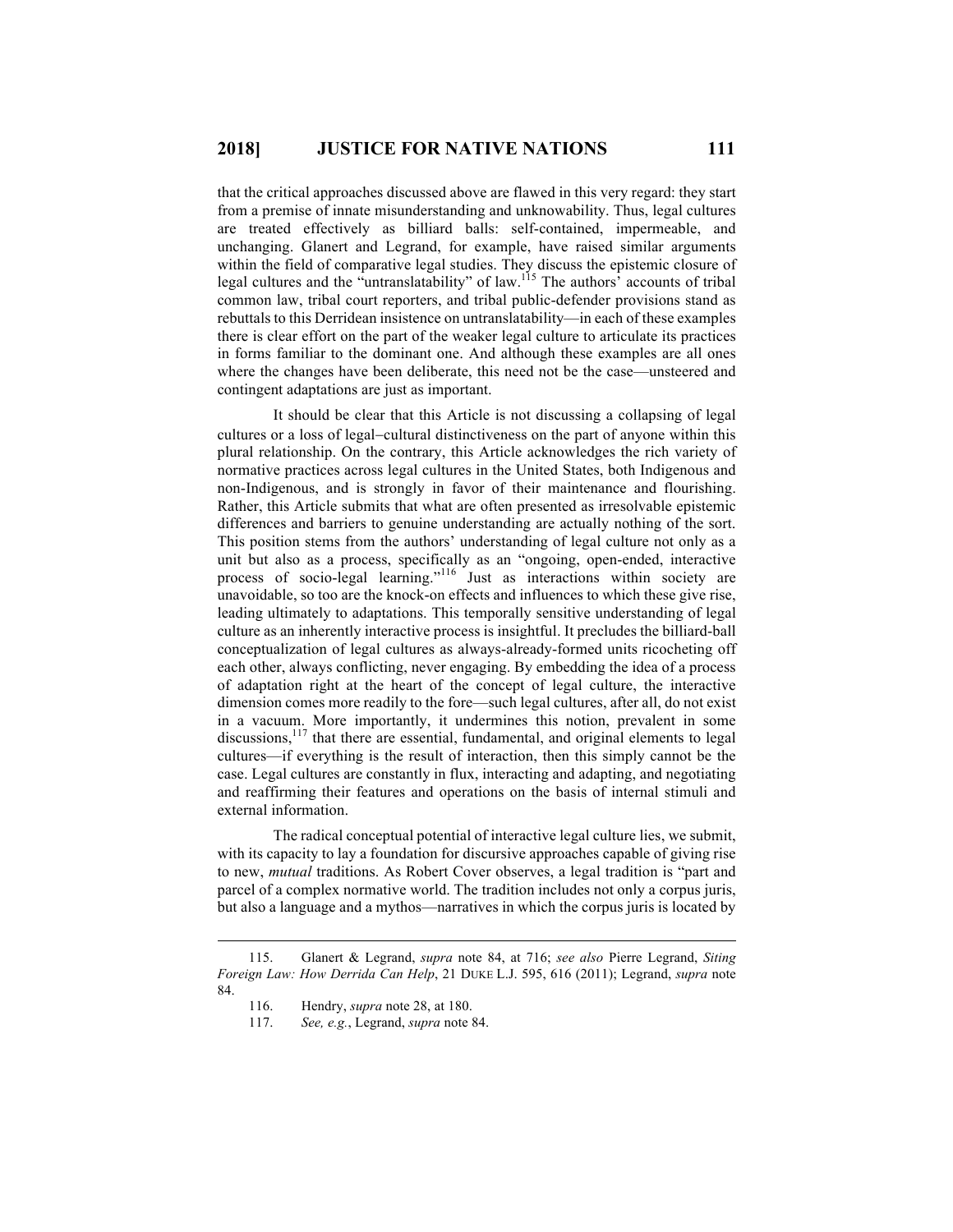those whose wills act upon it."<sup>118</sup> Therefore, interactivity is connected to jurisgenerativity, $119$  which is to acknowledge the continual development of norms and laws (*Nomoi*) by autonomous interpretive communities.<sup>120</sup> As the case study examples illustrate, tribes' alterations in legal form have reduced epistemic barriers, a process and result that, we argue, can and indeed should be replicated. Indeed, Carpenter and Riley argue that evidence of such jurisgenerative processes can already be observed at domestic and international levels.<sup>121</sup> In conditions of legal plurality, an approach that not only recognizes the normative validity of all legal cultures but also facilitates their genuinely reciprocal interaction must be welcomed.

How then to bring about such an interactive relational approach? The authors submit that legal scholars within the field of Indian and Indigenous peoples law have a particularly important role to play in this regard. Instead of stepping back, they—we—ought to step up. As discussed, tribal legal cultures have historically been open to such interactions—the Navajo Common Law Project encapsulates this position well in its statement that "[w]e can learn the western form of laws and governance to enrich and enhance our traditional way of life and our sovereign nation. We do not have to lose our traditional values and universal principles but only to strengthen it."<sup>122</sup> As tribal legal cultures do this, so too should dominant legal cultures, which can be achieved by means of recognizing the Other *in its own right*, by means of "operat[ing] and observ[ing] within the bounds of a *particular* context, and interpret[ing] what [is seen] within a *particular* matrix provided by the specific cultural context that constitutes the law and is also constituted by law."<sup>123</sup> Justice for Indigenous groups in the United States will only ever be achievable under circumstances of genuine understanding and reciprocity between and among its diverse legal cultures.

# **CONCLUSION**

The primary aim of this Article has been to draw attention to the utility of a legal pluralist approach within the field of Indian and Indigenous peoples law within the U.S. legal academy. We open with a critical historical account of the development of this discipline and provide an explanation as to why such approaches have—by and large—gone underexplored within the research field. Through mapping the U.S. Supreme Court's Indian law jurisprudence from 1978 to 2001, we then engage in an in-depth analysis of how this effective downgrading of tribal governmental authority (and thus tribal sovereignty) had a specific influence upon both activism and academic engagement concerning tribal justice. Such responses, we argue, fell into two camps: those who advocate the use of constitutional and human rights to address such injustices, and those who simply reject the Anglo-American legal system as incompatible with indigenous norms, practices, and traditions.

 <sup>118.</sup> Cover, *supra* note 30, at 9.

<sup>119.</sup> *See id.*

<sup>120.</sup> *See id.* at 14.

<sup>121.</sup> Carpenter & Riley, *supra* note 113, at 215.

<sup>122.</sup> *Navajo Common Law Project*, *supra* note 1.

<sup>123.</sup> FRANKENBERG, *supra* note 114, at 72.